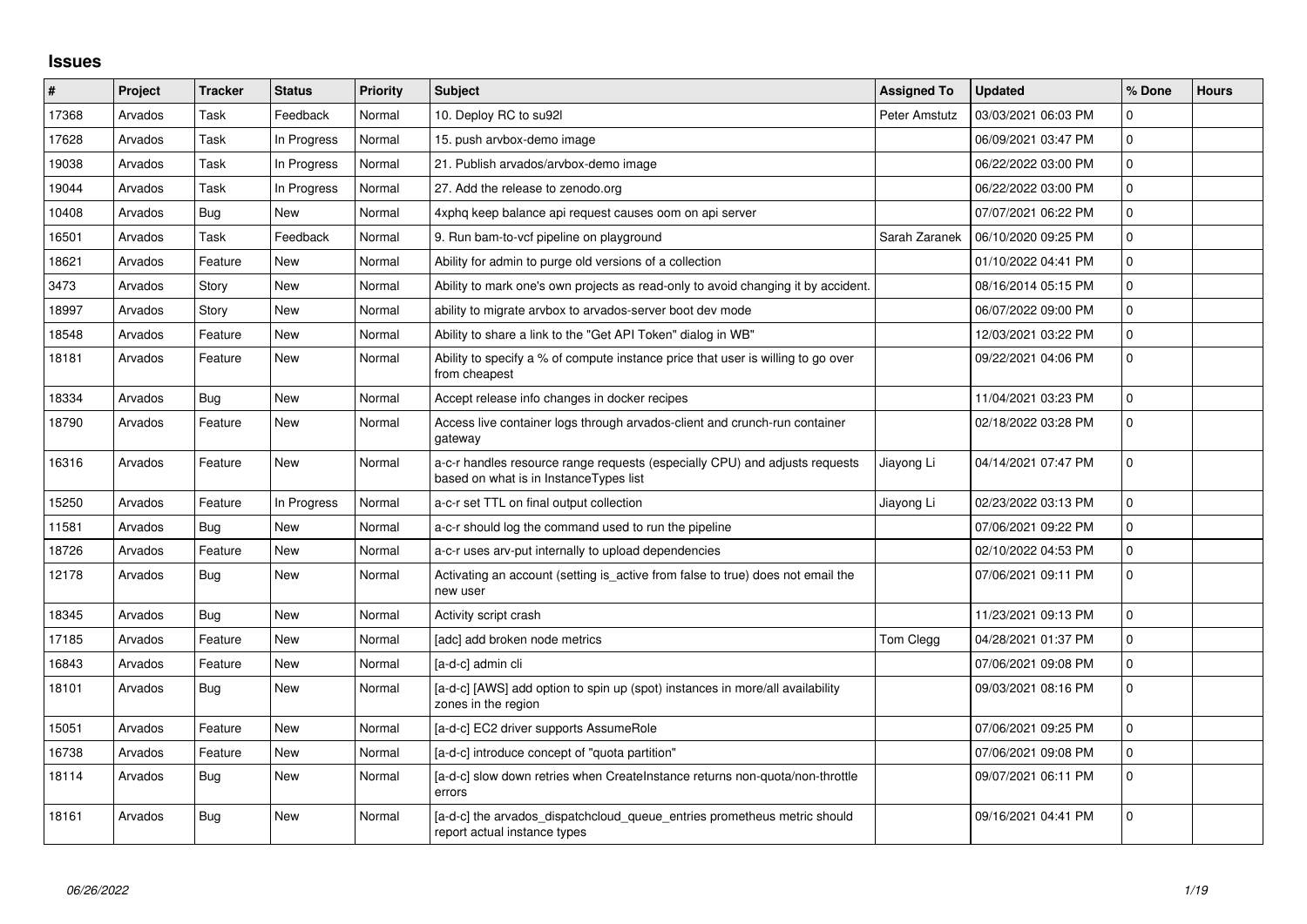| $\pmb{\#}$ | Project | <b>Tracker</b> | <b>Status</b> | <b>Priority</b> | Subject                                                                                                                                       | <b>Assigned To</b> | <b>Updated</b>      | % Done      | <b>Hours</b> |
|------------|---------|----------------|---------------|-----------------|-----------------------------------------------------------------------------------------------------------------------------------------------|--------------------|---------------------|-------------|--------------|
| 17775      | Arvados | <b>Bug</b>     | New           | Normal          | [a-d-c] the user should be able to see when preemptible nodes get shut down<br>and the running container requeued                             |                    | 12/14/2021 09:01 PM | 0           |              |
| 17771      | Arvados | Bug            | New           | Normal          | [a-d-c] when a cluster supports preemptible nodes, there should be a knob to<br>allow the user to choose the use of preemptible nodes, or not |                    | 07/06/2021 09:08 PM | $\mathbf 0$ |              |
| 17780      | Arvados | Bug            | New           | Normal          | [a-d-c] when toggling UsePreemptibleInstances, existing containers that are<br>runnable generate lots of errors                               |                    | 07/06/2021 09:07 PM | 0           |              |
| 15783      | Arvados | Story          | New           | Normal          | Add Arvados services go docs                                                                                                                  |                    | 07/06/2021 09:08 PM | $\mathbf 0$ |              |
| 13514      | Arvados | Feature        | New           | Normal          | Add arvswitch to shell accounts by default                                                                                                    |                    | 04/22/2020 08:54 PM | 0           |              |
| 10718      | Arvados | Bug            | New           | Normal          | add a --user-script option to install-arvados-jobs-image                                                                                      |                    | 07/07/2021 06:21 PM | $\mathbf 0$ |              |
| 19058      | Arvados | Support        | New           | Normal          | Add code scanning to jenkins pipeline                                                                                                         |                    | 04/27/2022 03:08 PM | $\mathbf 0$ |              |
| 17232      | Arvados | Support        | New           | Normal          | add example of readRDS() to arvadosR help                                                                                                     |                    | 11/09/2021 07:58 PM | $\mathbf 0$ |              |
| 8254       | Arvados | Bug            | New           | Normal          | Add Gantt chart for pipeline optimization                                                                                                     |                    | 07/07/2021 06:27 PM | $\mathbf 0$ |              |
| 6124       | Arvados | Task           | New           | Normal          | Add "goal mode" infrastructure                                                                                                                | Tom Clegg          | 07/07/2021 06:29 PM | $\mathbf 0$ |              |
| 10164      | Arvados | Feature        | New           | Normal          | Additional Crunch job logging controls                                                                                                        |                    | 07/07/2021 06:23 PM | $\mathbf 0$ |              |
| 18239      | Arvados | Story          | New           | Normal          | Add Kubernetes testing to CI                                                                                                                  |                    | 11/09/2021 07:56 PM | $\mathbf 0$ |              |
| 16561      | Arvados | Story          | In Progress   | Normal          | Add "Listen" to Services config                                                                                                               | Tom Clegg          | 06/24/2022 09:01 PM | $\mathbf 0$ |              |
| 17148      | Arvados | Feature        | New           | Normal          | add logging middleware to lib/cmd                                                                                                             |                    | 06/07/2021 02:42 PM | $\mathbf 0$ |              |
| 12978      | Arvados | Feature        | New           | Normal          | Add method uuid() to collections                                                                                                              |                    | 01/19/2018 04:10 PM | $\mathbf 0$ |              |
| 18501      | Arvados | Bug            | New           | Normal          | Add option in ARV GUI to open link in new tab                                                                                                 |                    | 11/30/2021 03:43 PM | $\mathbf 0$ |              |
| 17674      | Arvados | <b>Bug</b>     | New           | Normal          | add profiling infrastructure to Rails API server                                                                                              |                    | 06/08/2021 05:53 PM | $\mathbf 0$ |              |
| 18197      | Arvados | Feature        | New           | Normal          | add search option to input selection when running a workflow                                                                                  |                    | 09/27/2021 07:41 PM | $\mathbf 0$ |              |
| 17168      | Arvados | <b>Bug</b>     | In Progress   | Normal          | Add some basic documentation about wb2 to user guide                                                                                          | Sarah Zaranek      | 11/30/2020 09:28 PM | $\mathbf 0$ |              |
| 18970      | Arvados | Feature        | New           | Normal          | Add support for publicly shared collections (anonymous user)                                                                                  |                    | 04/04/2022 03:17 PM | $\mathbf 0$ |              |
| 19162      | Arvados | Task           | New           | Normal          | Add tests                                                                                                                                     | Peter Amstutz      | 06/22/2022 03:09 PM | $\mathbf 0$ |              |
| 15689      | Arvados | Feature        | New           | Normal          | Add the ability to start arvbox with a specific arvados repo                                                                                  |                    | 10/04/2019 02:50 PM | $\mathbf 0$ |              |
| 10354      | Arvados | Story          | New           | Normal          | Add varchar_pattern_ops to all relevant PostgreSQL UUID indexes                                                                               | <b>Tom Morris</b>  | 07/07/2021 06:22 PM | 0           |              |
| 17274      | Arvados | Story          | New           | Normal          | Add "viewer.commonwl.org" DNS alias                                                                                                           | Peter Amstutz      | 02/24/2021 07:45 PM | $\Omega$    |              |
| 18499      | Arvados | Bug            | New           | Normal          | Advanced Dialog on collections shows the manifest_text as null                                                                                |                    | 11/30/2021 03:38 PM | $\mathbf 0$ |              |
| 18280      | Arvados | Bug            | New           | Normal          | Advanced Search in ARV PROD GUI non-functional                                                                                                |                    | 10/20/2021 04:46 PM | 0           |              |
| 18192      | Arvados | <b>Bug</b>     | New           | Normal          | Advanced search is showing ROX IDs in the search field syntax instead of<br>clear values                                                      |                    | 09/27/2021 07:13 PM | 0           |              |
| 19052      | Arvados | <b>Bug</b>     | Feedback      | Normal          | Advanced search shows wrong value in owner column                                                                                             | Daniel Kutyła      | 06/22/2022 03:05 PM | 100         |              |
| 18840      | Arvados | Feature        | New           | Normal          | Algorithm to repack small files into larger blocks                                                                                            |                    | 03/08/2022 03:15 PM | $\mathbf 0$ |              |
| 19196      | Arvados | Feature        | New           | Normal          | Allow API select parameter to add/remove fields from the default set                                                                          |                    | 06/14/2022 02:35 PM | 0           |              |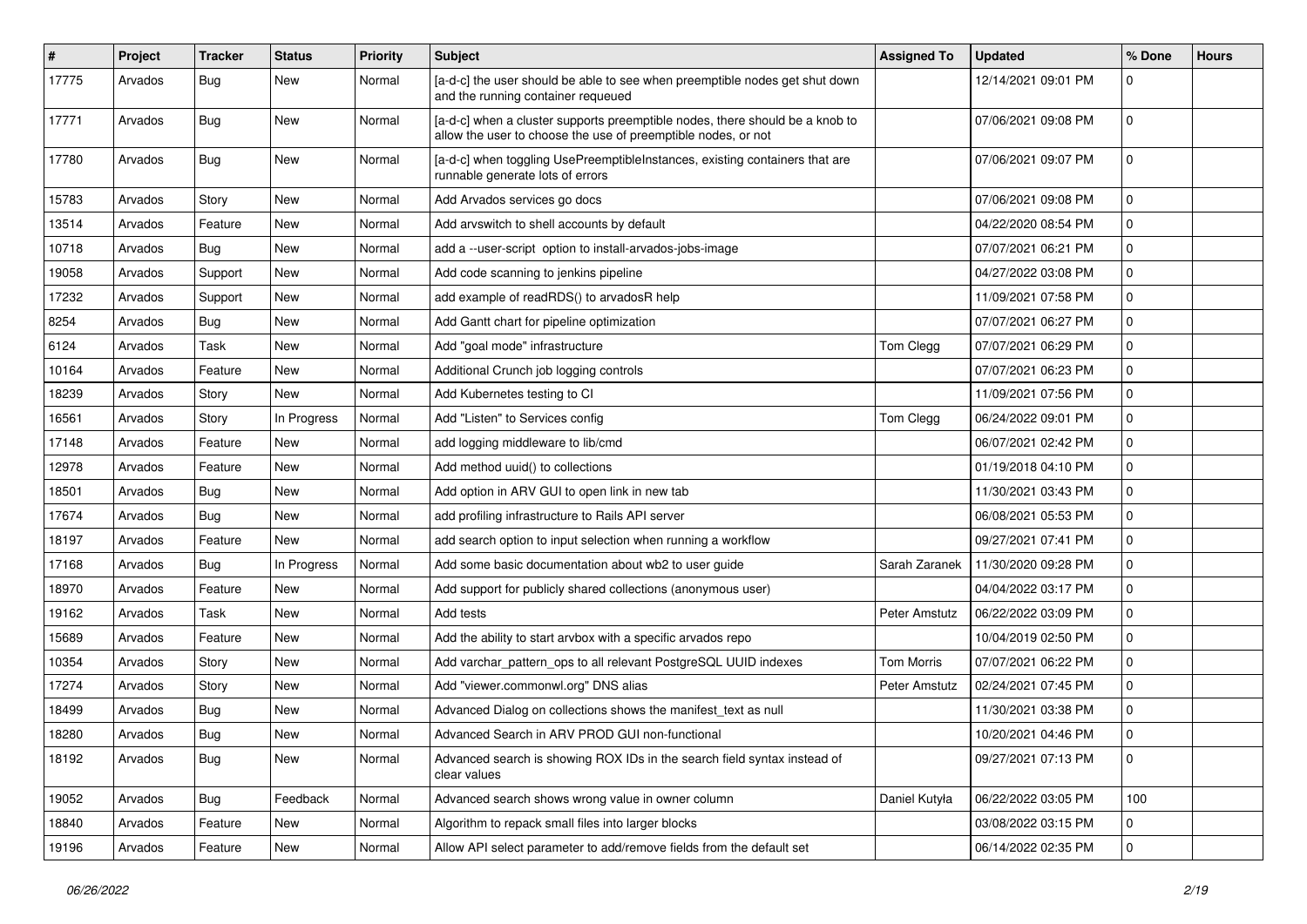| #     | <b>Project</b> | <b>Tracker</b> | <b>Status</b> | <b>Priority</b> | <b>Subject</b>                                                                                                            | <b>Assigned To</b> | <b>Updated</b>      | % Done      | <b>Hours</b> |
|-------|----------------|----------------|---------------|-----------------|---------------------------------------------------------------------------------------------------------------------------|--------------------|---------------------|-------------|--------------|
| 5861  | Arvados        | Task           | New           | Normal          | Allow editing pipeline parameters in workbench                                                                            | Tom Clegg          | 02/14/2017 08:00 PM | $\Omega$    |              |
| 17304 | Arvados        | Feature        | New           | Normal          | Allow setting properties on processes                                                                                     |                    | 01/29/2021 04:59 PM | $\mathbf 0$ |              |
| 12239 | Arvados        | Story          | New           | Normal          | Allow templating of the collection sharing web page                                                                       |                    | 07/06/2021 09:18 PM | $\mathbf 0$ |              |
| 16563 | Arvados        | Feature        | New           | Normal          | All services support TLS directly                                                                                         |                    | 06/24/2020 06:56 PM | $\mathbf 0$ |              |
| 7695  | Arvados        | Bug            | New           | Normal          | [API] Accept collection UUID as a job's docker_image constraint                                                           |                    | 07/07/2021 06:27 PM | $\mathbf 0$ |              |
| 15320 | Arvados        | Feature        | New           | Normal          | [API] add integration test for new user signup                                                                            |                    | 07/06/2021 09:08 PM | $\mathbf 0$ |              |
| 7141  | Arvados        | <b>Bug</b>     | New           | Normal          | [API] Advertise anonymous token in discovery document                                                                     |                    | 07/07/2021 06:28 PM | $\mathbf 0$ |              |
| 4650  | Arvados        | Feature        | New           | Normal          | [API] API method and CLI shortcut for refreshing the signatures on some block<br>locators (without creating a collection) |                    | 07/07/2021 06:35 PM | 0           |              |
| 4175  | Arvados        | <b>Bug</b>     | New           | Normal          | [API] API method and interface to check if a bugfix is deployed on a cluster                                              |                    | 07/07/2021 06:36 PM | $\mathbf 0$ |              |
| 4288  | Arvados        | <b>Bug</b>     | New           | Normal          | [API] api server docker_images endpoint                                                                                   |                    | 07/07/2021 06:35 PM | $\mathbf 0$ |              |
| 4919  | Arvados        | Story          | New           | Normal          | [API] Arvados clients can use standard OAuth2 protocol instead of custom<br>token handling mechanism                      |                    | 07/07/2021 06:31 PM | $\mathbf 0$ |              |
| 10767 | Arvados        | Feature        | New           | Normal          | [API] [arvados-ws] remove all websockets and puma related code from the api<br>server codebase                            |                    | 07/06/2021 09:11 PM | $\mathbf 0$ |              |
| 11260 | Arvados        | Bug            | New           | Normal          | [API] "arv group contents" produces a 404 error (seems to POST instead of<br>GET?)                                        |                    | 07/06/2021 09:24 PM | $\mathbf 0$ |              |
| 4273  | Arvados        | Bug            | New           | Normal          | [API] as admin user, permission denied canceling a job (started by another<br>user)                                       |                    | 07/07/2021 06:35 PM | $\mathbf 0$ |              |
| 9262  | Arvados        | Feature        | New           | Normal          | [API] Associate admin privileges with token instead of user account                                                       |                    | 01/15/2020 09:03 PM | $\mathbf 0$ |              |
| 14405 | Arvados        | <b>Bug</b>     | New           | Normal          | [API] Avoid long-running transactions when sweeping trashed objects                                                       |                    | 07/06/2021 09:09 PM | $\mathbf 0$ |              |
| 8346  | Arvados        | <b>Bug</b>     | New           | Normal          | [API] Bad compute node address detection on private networks                                                              |                    | 07/07/2021 06:27 PM | $\mathbf 0$ |              |
| 13766 | Arvados        | <b>Bug</b>     | In Progress   | Normal          | [API] bug in libyaml / Pysch used by API server to parse yaml                                                             | Peter Amstutz      | 07/06/2021 09:26 PM | 50          |              |
| 11531 | Arvados        | <b>Bug</b>     | New           | Normal          | [API] clean up stale/conflicting dns data from deleted node records                                                       |                    | 07/06/2021 09:23 PM | $\mathbf 0$ |              |
| 3162  | Arvados        | Feature        | New           | Normal          | [API] Client can request signed locators for specific blobs from API server                                               |                    | 07/07/2014 11:42 AM | $\mathbf 0$ |              |
| 18205 | Arvados        | Feature        | New           | Normal          | [api] [cloud] add live compute instance price to container record                                                         |                    | 06/15/2022 02:45 PM | $\mathbf 0$ |              |
| 14016 | Arvados        | Feature        | New           | Normal          | [API] Container request can provide existing collection UUID that will accept<br>CR output                                |                    | 07/06/2021 09:09 PM | $\mathbf 0$ |              |
| 15582 | Arvados        | Feature        | New           | Normal          | [API] [Controller] Per-user client login permissions                                                                      |                    | 08/21/2019 05:40 PM | $\mathbf 0$ |              |
| 18936 | Arvados        | Bug            | New           | Normal          | [api] [controller] remove reader token support                                                                            |                    | 06/22/2022 02:56 PM | $\mathbf 0$ |              |
| 17314 | Arvados        | Bug            | New           | Normal          | [API] [controller] [Workbench] 404 on foreign user UUID in admin interface                                                |                    | 07/06/2021 09:08 PM | $\mathbf 0$ |              |
| 11153 | Arvados        | Feature        | New           | Normal          | [API] create_token script should allow operator to provide token scopes and<br>opaque comment                             |                    | 07/07/2021 05:25 PM | $\mathbf 0$ |              |
| 5906  | Arvados        | Bug            | New           | Normal          | [API] crunch-dispatch should mark a job failed when its repository cannot be<br>fetched                                   |                    | 07/07/2021 06:29 PM | 0           |              |
| 7312  | Arvados        | Bug            | New           | Normal          | [API] CSS+images missing on login_failure.html                                                                            |                    | 07/07/2021 06:28 PM | 0           |              |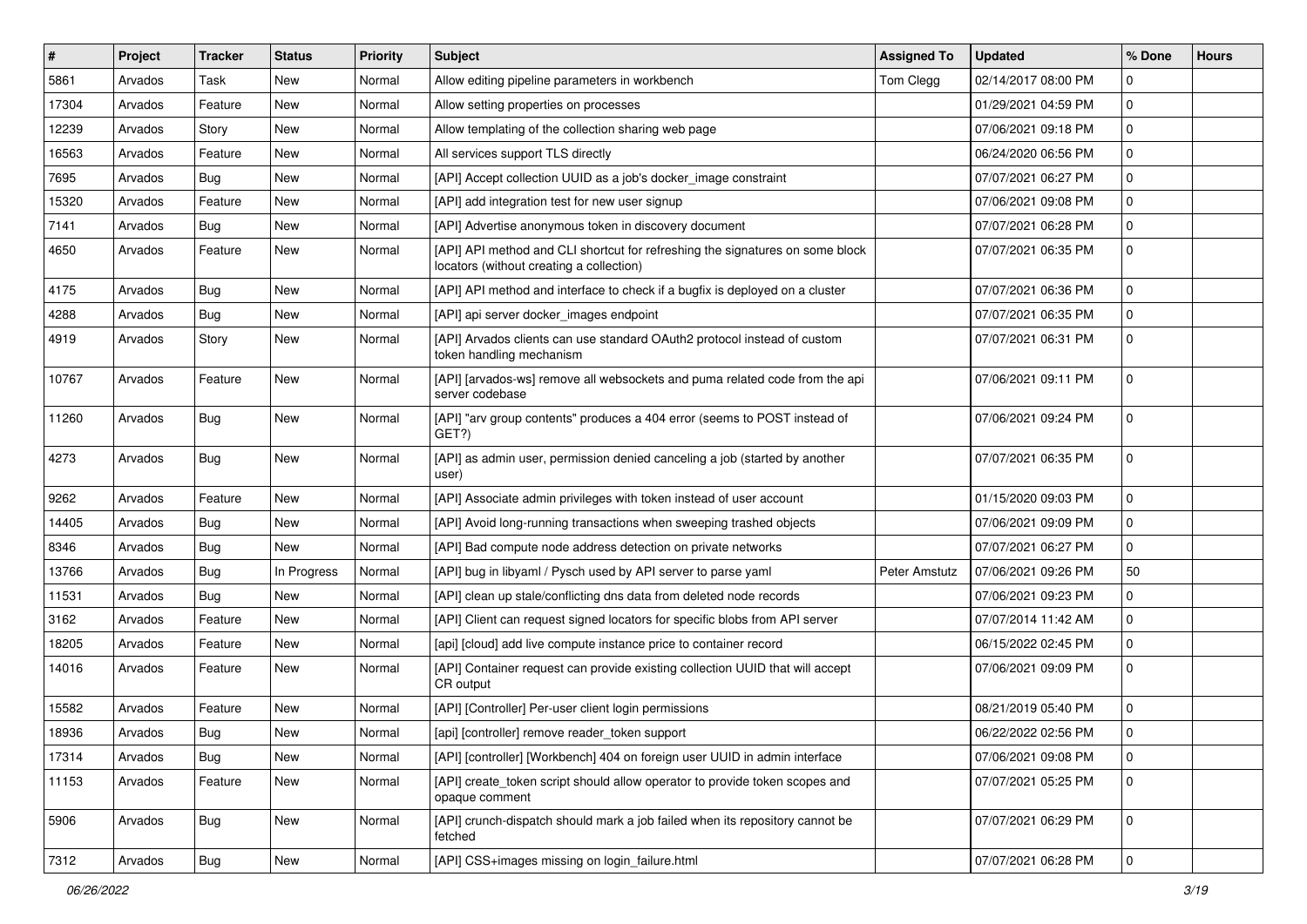| #     | <b>Project</b> | <b>Tracker</b> | <b>Status</b> | <b>Priority</b> | <b>Subject</b>                                                                                                                                                | <b>Assigned To</b> | <b>Updated</b>      | % Done      | <b>Hours</b> |
|-------|----------------|----------------|---------------|-----------------|---------------------------------------------------------------------------------------------------------------------------------------------------------------|--------------------|---------------------|-------------|--------------|
| 14070 | Arvados        | <b>Bug</b>     | <b>New</b>    | Normal          | API DB needs an index on collections name                                                                                                                     |                    | 10/17/2018 04:21 PM | $\mathbf 0$ |              |
| 15588 | Arvados        | Bug            | New           | Normal          | [API] "DefaultReplication: 0" should be an error                                                                                                              |                    | 07/06/2021 09:12 PM | $\mathbf 0$ |              |
| 11582 | Arvados        | Feature        | New           | Normal          | [API] Delete old job/container logs in main server process, instead of rake<br>tasks invoked from cron jobs                                                   |                    | 07/06/2021 09:22 PM | $\mathbf 0$ |              |
| 4767  | Arvados        | <b>Bug</b>     | New           | Normal          | [API] Discovery doc should fix its incorrect "list" method description to be<br>identical to "index"                                                          |                    | 07/07/2021 06:31 PM | $\pmb{0}$   |              |
| 3817  | Arvados        | Bug            | New           | Normal          | [API] Discovery document schema does not include generated fields like job<br>dependencies                                                                    |                    | 07/07/2021 06:36 PM | $\pmb{0}$   |              |
| 3818  | Arvados        | Feature        | New           | Normal          | [API] Discovery document schema should include whether field on resource is<br>writable or read-only.                                                         |                    | 07/06/2021 09:27 PM | $\mathbf 0$ |              |
| 6601  | Arvados        | <b>Bug</b>     | New           | Normal          | [API] Do not accept an empty SSH key as valid                                                                                                                 |                    | 07/07/2021 06:29 PM | $\mathbf 0$ |              |
| 12510 | Arvados        | Bug            | New           | Normal          | [API] Don't create an index if it exists already. Will break install if we manually<br>added it.                                                              |                    | 07/06/2021 09:16 PM | $\mathbf 0$ |              |
| 5781  | Arvados        | Story          | In Progress   | Normal          | [API] [DRAFT] Provide API methods for manipulating and combining<br>collections                                                                               |                    | 07/07/2021 06:30 PM | $\Omega$    |              |
| 16250 | Arvados        | Bug            | <b>New</b>    | Normal          | API Endpoint not found when opening advanced menu of collection                                                                                               |                    | 03/13/2020 06:26 AM | $\mathbf 0$ |              |
| 11547 | Arvados        | <b>Bug</b>     | <b>New</b>    | Normal          | [API] Excessive memory and time consumed by API and dispatch when<br>container fields (like "mounts") are large                                               |                    | 07/06/2021 09:23 PM | $\mathbf 0$ |              |
| 9148  | Arvados        | Story          | New           | Normal          | [API] Finalize and document the collections/provenance and<br>collections/used_by API calls                                                                   |                    | 07/07/2021 06:25 PM | $\pmb{0}$   |              |
| 12791 | Arvados        | Bug            | New           | Normal          | [API] fix race between arrival of trash time and next sweep                                                                                                   |                    | 07/06/2021 09:11 PM | $\pmb{0}$   |              |
| 11261 | Arvados        | Bug            | New           | Normal          | [API] full text search on pipeline instances table is extremely slow (wrong<br>index?)                                                                        |                    | 07/06/2021 09:24 PM | $\pmb{0}$   |              |
| 8565  | Arvados        | Story          | New           | Normal          | [API] Go code to connect to the API server database and make basic sense of                                                                                   |                    | 07/07/2021 06:25 PM | $\pmb{0}$   |              |
| 8566  | Arvados        | Story          | New           | Normal          | [API] Go code to implement the Arvados API permissions model                                                                                                  |                    | 07/07/2021 06:25 PM | $\mathbf 0$ |              |
| 17424 | Arvados        | Bug            | New           | Normal          | [API] group contents endpoint edge cases with filter on uuid                                                                                                  |                    | 03/08/2021 08:48 PM | $\pmb{0}$   |              |
| 13763 | Arvados        | <b>Bug</b>     | New           | Normal          | [API] groups#contents response should obey caller-provided order (not sort on<br>type first)                                                                  |                    | 07/06/2021 09:10 PM | $\pmb{0}$   |              |
| 2679  | Arvados        | Story          | New           | Normal          | [API] If enabled by user via "preferences" checkbox in Workbench, notification<br>service sends email to owner when a workflow finishes, fails, or is failing |                    | 07/06/2021 09:12 PM | 0           |              |
| 5901  | Arvados        | Bug            | New           | Normal          | [API] Improve performance of large requests in parallel                                                                                                       |                    | 07/07/2021 06:29 PM | $\mathbf 0$ |              |
| 6642  | Arvados        | Story          | New           | Normal          | [API] Include a mechanism to automatically trust some clients                                                                                                 |                    | 07/07/2021 06:29 PM | $\mathbf 0$ |              |
| 10127 | Arvados        | <b>Bug</b>     | New           | Normal          | [API] In each request log entry, report time spent getting current permission<br>graph                                                                        |                    | 07/07/2021 06:23 PM | $\pmb{0}$   |              |
| 7127  | Arvados        | Feature        | New           | Normal          | [API] Job log cleaner should not clean logs when the job's log is the empty<br>collection                                                                     |                    | 07/07/2021 06:28 PM | $\mathbf 0$ |              |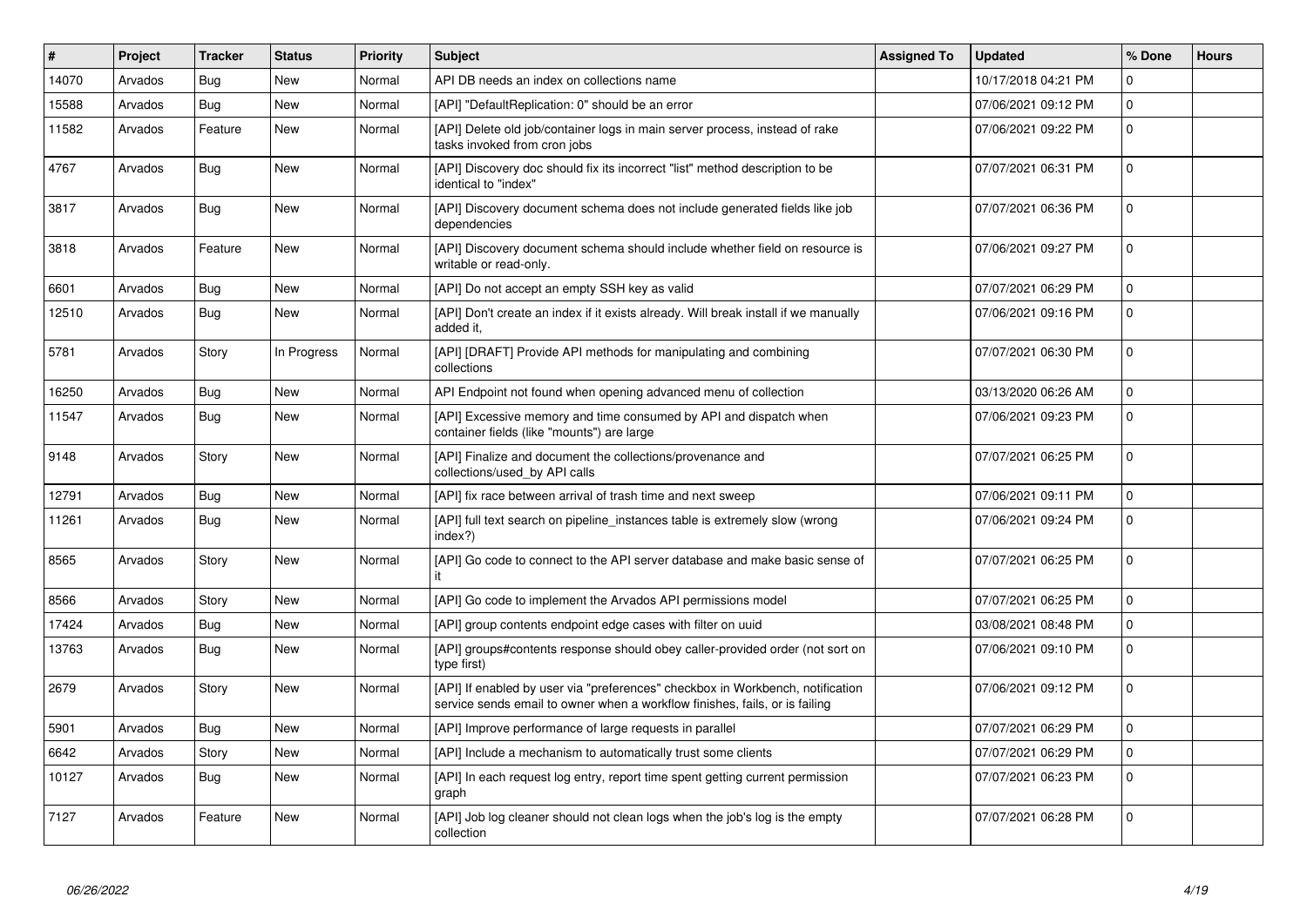| $\#$  | Project | <b>Tracker</b> | <b>Status</b> | <b>Priority</b> | Subject                                                                                                                                    | <b>Assigned To</b> | <b>Updated</b>      | % Done      | <b>Hours</b> |
|-------|---------|----------------|---------------|-----------------|--------------------------------------------------------------------------------------------------------------------------------------------|--------------------|---------------------|-------------|--------------|
| 7621  | Arvados | Story          | New           | Normal          | [API] Job model validates that the script exists in the repository at<br>script version                                                    |                    | 07/07/2021 06:28 PM | 0           |              |
| 8638  | Arvados | <b>Bug</b>     | New           | Normal          | [API] List queries using "distinct" option return incorrect number of<br>items available                                                   |                    | 07/07/2021 06:25 PM | 0           |              |
| 4991  | Arvados | <b>Bug</b>     | New           | Normal          | [API] Make user.send_profile_created_notification detect preference changes<br>better                                                      |                    | 01/28/2015 06:59 PM | 0           |              |
| 6922  | Arvados | <b>Bug</b>     | New           | Normal          | [API] [Maybe] Update API server to support Git 1.7.2                                                                                       |                    | 07/07/2021 06:28 PM | 0           |              |
| 3976  | Arvados | <b>Bug</b>     | New           | Normal          | [API] Non-admin users should see all nodes with crunch_worker_state<br>busy/idle, regardless of ping age.                                  | <b>Tom Morris</b>  | 07/07/2021 06:36 PM | 0           |              |
| 13688 | Arvados | Feature        | New           | Normal          | [API] optional asynchronous flag for create/update operations                                                                              |                    | 04/22/2020 09:08 PM | 0           |              |
| 6240  | Arvados | <b>Bug</b>     | New           | Normal          | [API] "order" params should be rejected or used (not silently ignored) even<br>when they reference columns missing from the "select" param |                    | 07/07/2021 06:29 PM | $\mathbf 0$ |              |
| 14200 | Arvados | Feature        | New           | Normal          | [API] Reduce privilege exposure via API tokens in multi-cluster workflows                                                                  |                    | 07/06/2021 09:09 PM | 0           |              |
| 3622  | Arvados | <b>Bug</b>     | New           | Normal          | [API] [refactor] Move system_group, system_user, etc to class methods in<br>Group and User                                                 |                    | 07/06/2021 09:27 PM | $\mathbf 0$ |              |
| 5840  | Arvados | Feature        | New           | Normal          | [API] Relax repository name constraints to permit [-_.] -- ideally allow anything<br>github allows                                         |                    | 07/07/2021 06:30 PM | 0           |              |
| 18862 | Arvados | <b>Bug</b>     | New           | Normal          | [api] remove replay_job_log rake task                                                                                                      |                    | 03/14/2022 03:43 PM | 0           |              |
| 10405 | Arvados | Story          | New           | Normal          | [API] Remove unimplemented fields from api_client_authorization                                                                            |                    | 07/07/2021 06:22 PM | 0           |              |
| 18016 | Arvados | Bug            | New           | Normal          | [api] remove unused last_used_at and last_used_by_ip_address columns on<br>api_client_authorizations table                                 |                    | 08/12/2021 02:52 PM | 0           |              |
| 17953 | Arvados | Story          | New           | Normal          | [api] Remove unused "node" object                                                                                                          |                    | 11/23/2021 09:28 PM | 0           |              |
| 18008 | Arvados | <b>Bug</b>     | New           | Normal          | [api] reqid not always being recorded in the api server log                                                                                |                    | 08/11/2021 05:06 PM | 0           |              |
| 15938 | Arvados | Bug            | New           | Normal          | [API] requesting collections via POST with _method=GET returns one result                                                                  |                    | 12/17/2019 05:51 PM | $\mathbf 0$ |              |
| 13007 | Arvados | Story          | New           | Normal          | [API] Review Postgres index usage                                                                                                          |                    | 01/26/2018 05:04 PM | 0           |              |
| 4404  | Arvados | Feature        | New           | Normal          | [API] [SDKs] Include provenance information for uploaded Collections                                                                       |                    | 07/07/2021 06:35 PM | $\mathbf 0$ |              |
| 10849 | Arvados | Story          | New           | Normal          | [API] [SDKs] When client and server versions differ, the server must either<br>implement the API the client expects, or return an error.   |                    | 07/07/2021 06:21 PM | 0           |              |
| 14457 | Arvados | Feature        | New           | Normal          | [api] send e-mail notification to user when their arvados account is activated                                                             |                    | 07/06/2021 09:09 PM | 0           |              |
| 12244 | Arvados | Feature        | New           | Normal          | API server bulk transfers for keep-balance collection retrieval                                                                            |                    | 09/13/2017 10:08 AM | 0           |              |
| 6772  | Arvados | <b>Bug</b>     | New           | Normal          | [API] Should not be necessary to host git repos on the same host as API server                                                             |                    | 07/07/2021 06:29 PM | 0           |              |
| 7166  | Arvados | Bug            | New           | Normal          | [API] specifying an invalid filter should result in an error                                                                               |                    | 07/07/2021 06:28 PM | 0           |              |
| 15918 | Arvados | Feature        | New           | Normal          | [API] Support GA4GH WES as a core API                                                                                                      |                    | 01/17/2020 02:28 PM | $\mathbf 0$ |              |
| 6992  | Arvados | <b>Bug</b>     | New           | Normal          | [API] Support numeric filter comparisons for numeric fields                                                                                |                    | 07/07/2021 06:28 PM | 0           |              |
| 5960  | Arvados | Feature        | New           | Normal          | [API] Support transactional update of collections by multiple writers                                                                      |                    | 01/15/2020 07:46 PM | 0           |              |
| 9150  | Arvados | Story          | New           | Normal          | [API] Synthetic collections include the "kind" field                                                                                       |                    | 07/07/2021 06:25 PM | 0           |              |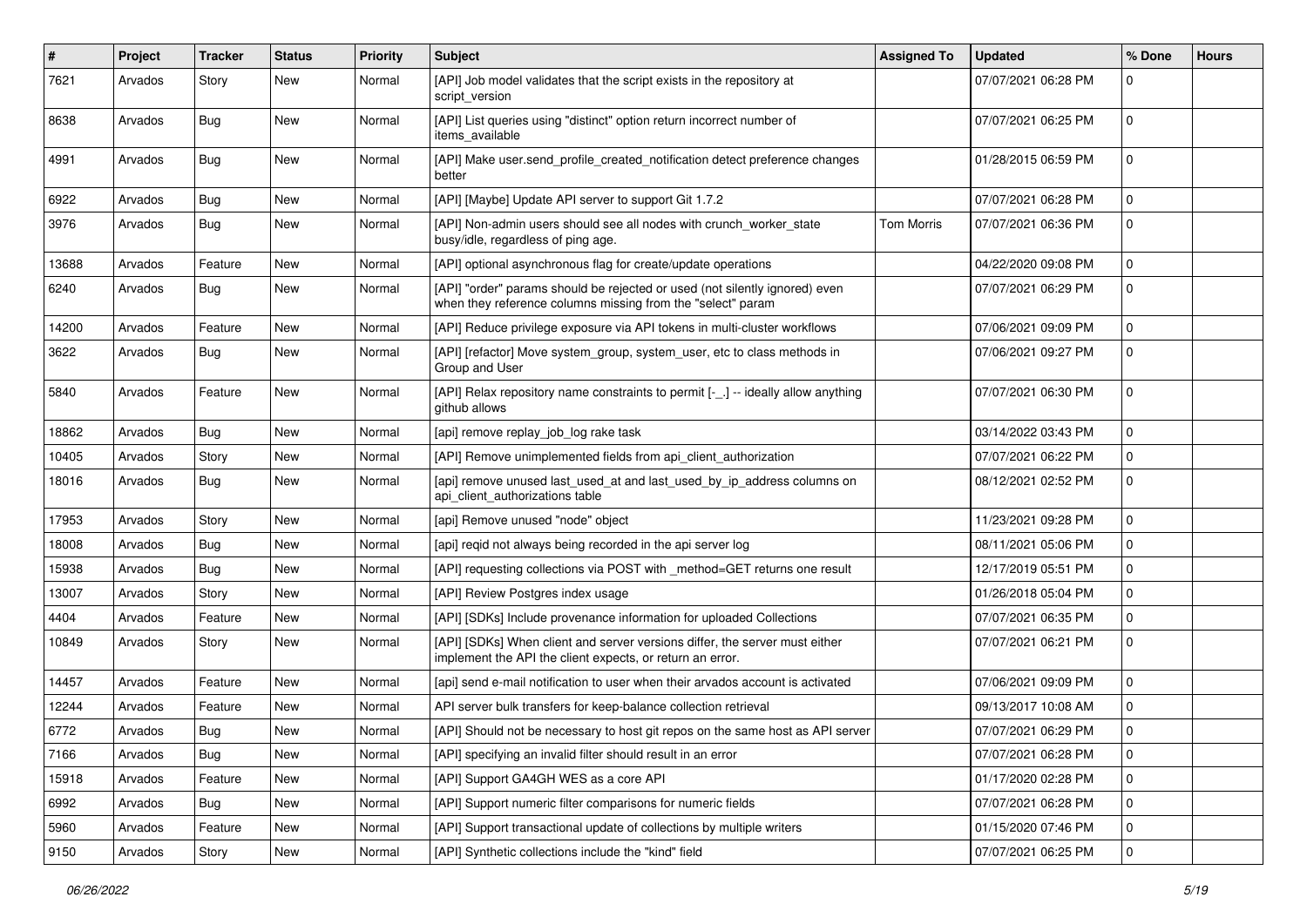| $\#$  | Project | <b>Tracker</b> | <b>Status</b> | <b>Priority</b> | <b>Subject</b>                                                                                                                                                                       | <b>Assigned To</b> | <b>Updated</b>      | % Done      | <b>Hours</b> |
|-------|---------|----------------|---------------|-----------------|--------------------------------------------------------------------------------------------------------------------------------------------------------------------------------------|--------------------|---------------------|-------------|--------------|
| 16008 | Arvados | Feature        | New           | Normal          | API to query permissions (for use by 3rd party integrations)                                                                                                                         |                    | 01/13/2020 06:24 PM | 0           |              |
| 9143  | Arvados | <b>Bug</b>     | <b>New</b>    | Normal          | [API] Trying to update a collection by PDH raises a NoMethodError                                                                                                                    |                    | 07/07/2021 06:25 PM | $\mathbf 0$ |              |
| 12349 | Arvados | <b>Bug</b>     | New           | Normal          | [API] Validate container requests "output_path must be in a writable mount"                                                                                                          |                    | 09/27/2017 04:15 PM | $\mathbf 0$ |              |
| 5738  | Arvados | <b>Bug</b>     | New           | Normal          | [API] Validate that selected columns are selectable, and return an error if not                                                                                                      |                    | 07/06/2021 09:26 PM | $\mathbf 0$ |              |
| 6076  | Arvados | Bug            | New           | Normal          | [API] walk api server installations and ensure modified_at for collections is<br>unique $+$ ensure modified_at is enforced to be unique at the api level.                            |                    | 07/07/2021 06:29 PM | $\mathbf 0$ |              |
| 11555 | Arvados | Feature        | New           | Normal          | [API] Webhook callbacks for server-to-server communication                                                                                                                           |                    | 07/06/2021 09:23 PM | $\Omega$    |              |
| 3037  | Arvados | Bug            | New           | Normal          | [API] websocket clients should not put API tokens in path or query string                                                                                                            |                    | 07/07/2021 06:36 PM | $\mathbf 0$ |              |
| 5767  | Arvados | Feature        | New           | Normal          | [API] Websockets subscribe API should accept a start timestamp, so clients<br>don't have to miss any events logged between the given start time and<br>websocket connection success. |                    | 07/07/2021 06:30 PM | $\mathbf 0$ |              |
| 5582  | Arvados | Feature        | New           | Normal          | [API] [Workbench] Add read-only ("locked") flag to projects                                                                                                                          |                    | 07/07/2021 06:30 PM | $\mathbf 0$ |              |
| 7694  | Arvados | Feature        | New           | Normal          | [API] [Workbench] Check for nonexistent config params during rake<br>config:check                                                                                                    |                    | 07/07/2021 06:27 PM | $\mathbf 0$ |              |
| 8195  | Arvados | <b>Bug</b>     | New           | Normal          | [API] [Workbench] config:check catches and reports YAML parsing errors                                                                                                               |                    | 07/07/2021 06:27 PM | $\mathbf 0$ |              |
| 11593 | Arvados | <b>Bug</b>     | New           | Normal          | [API] [Workbench] config option serve_static_assets to serve_static_files                                                                                                            |                    | 07/06/2021 09:22 PM | $\mathbf 0$ |              |
| 10594 | Arvados | Feature        | New           | Normal          | [API] [Workbench] Error out when unrecognized keys appear in config files                                                                                                            |                    | 07/07/2021 06:21 PM | $\mathbf 0$ |              |
| 6782  | Arvados | Feature        | New           | Normal          | [API] [Workbench] Generate debconf template from config yaml                                                                                                                         |                    | 07/07/2021 06:29 PM | $\mathbf 0$ |              |
| 6274  | Arvados | <b>Bug</b>     | New           | Normal          | [API] [Workbench] Home project should be a real object (group with<br>group_class="project"), not current_user.                                                                      |                    | 07/07/2021 06:29 PM | $\mathbf 0$ |              |
| 5624  | Arvados | Story          | New           | Normal          | [API] [Workbench] [Performance] Use object caching to improvement<br>performance (such as memcache).                                                                                 |                    | 07/07/2021 06:30 PM | $\mathbf 0$ |              |
| 9425  | Arvados | Story          | New           | Normal          | [API?/Workbench] Search for a link tag value returns linked objects                                                                                                                  |                    | 07/06/2021 09:11 PM | $\mathbf 0$ |              |
| 11137 | Arvados | <b>Bug</b>     | New           | Normal          | apt-get upgrade arvados-api-server on Ubuntu 12.04 did not update crunch-job                                                                                                         |                    | 07/07/2021 05:25 PM | $\mathbf 0$ |              |
| 17472 | Arvados | Story          | In Progress   | Normal          | Architecture for displaying container metrics in workbench                                                                                                                           | Tom Clegg          | 12/16/2021 04:29 PM | $\mathbf 0$ |              |
| 17300 | Arvados | <b>Bug</b>     | New           | High            | array of array of File causes 'NoneType' object has no attribute 'resolved'                                                                                                          |                    | 01/29/2021 02:19 PM | $\mathbf 0$ |              |
| 18564 | Arvados | Feature        | New           | Normal          | [art] run jenkins release build steps with a set of parameters                                                                                                                       |                    | 06/08/2022 03:20 PM | 0           |              |
| 16656 | Arvados | <b>Bug</b>     | New           | Normal          | Arvados bug (GUI): Favorites not displayed in ARV move function                                                                                                                      |                    | 07/30/2020 05:29 PM | $\mathbf 0$ |              |
| 10955 | Arvados | <b>Bug</b>     | New           | Normal          | arvados-cli gem dependency error                                                                                                                                                     |                    | 07/07/2021 05:26 PM | $\mathbf 0$ |              |
| 18500 | Arvados | <b>Bug</b>     | New           | Normal          | Arvados CV for "Study Type" property not active                                                                                                                                      |                    | 11/30/2021 03:41 PM | $\mathbf 0$ |              |
| 12873 | Arvados | Bug            | New           | Normal          | arvados-cwl-runner does not allow keep locators in command line input<br>arguments                                                                                                   |                    | 02/12/2020 02:45 PM | 0           |              |
| 10327 | Arvados | Bug            | New           | Normal          | arvados-cwl-runner fails to find secondaryFiles                                                                                                                                      |                    | 07/07/2021 06:22 PM | $\mathbf 0$ |              |
| 14650 | Arvados | <b>Bug</b>     | New           | Normal          | [arvados-cwl-runner] Inaccessible collection causes long traceback                                                                                                                   |                    | 07/06/2021 09:09 PM | $\mathbf 0$ |              |
| 12903 | Arvados | <b>Bug</b>     | New           | Normal          | arvados-cwl-runner only loads cwl \$import directives when run with `--local`                                                                                                        |                    | 02/28/2018 08:31 PM | $\mathbf 0$ |              |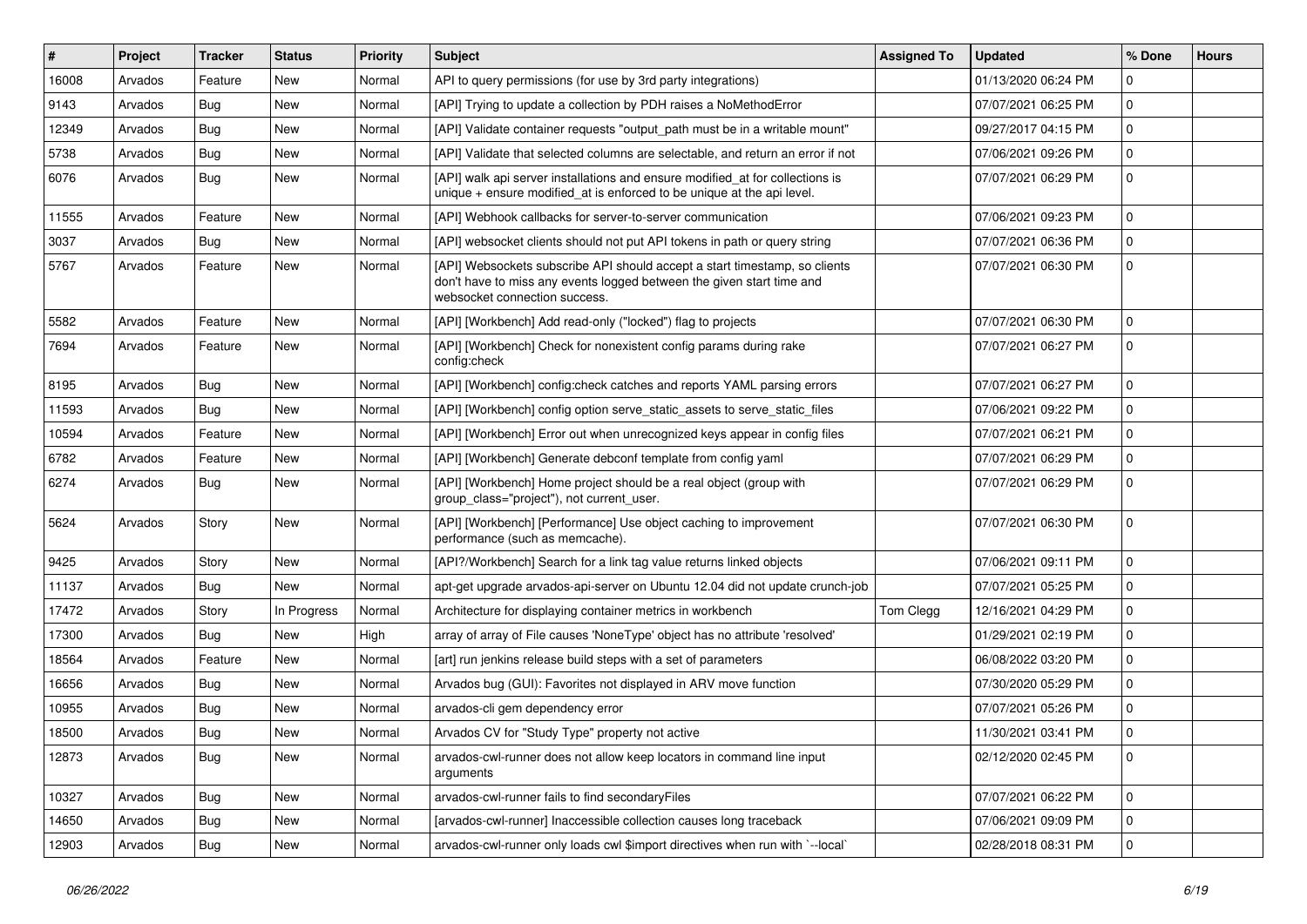| $\#$  | Project | <b>Tracker</b> | <b>Status</b> | <b>Priority</b> | <b>Subject</b>                                                                                                                                                                           | <b>Assigned To</b> | <b>Updated</b>      | % Done      | <b>Hours</b> |
|-------|---------|----------------|---------------|-----------------|------------------------------------------------------------------------------------------------------------------------------------------------------------------------------------------|--------------------|---------------------|-------------|--------------|
| 15865 | Arvados | Story          | New           | Normal          | [arvados-dispatch-cloud] Cumulative instance time and cost metrics                                                                                                                       |                    | 04/28/2021 01:38 PM | 0           |              |
| 17751 | Arvados | Feature        | New           | Normal          | [arvados-dispatch-cloud] expose rate-limiting condition in metrics                                                                                                                       | Nico César         | 06/02/2021 08:02 PM | $\mathbf 0$ |              |
| 15025 | Arvados | Feature        | New           | Normal          | [arvados-dispatch-cloud] GCE driver (Google Compute Engine)                                                                                                                              |                    | 07/06/2021 09:09 PM | $\mathbf 0$ |              |
| 17561 | Arvados | <b>Bug</b>     | New           | Normal          | [arvados-dispatch-cloud] inst.SetTags() and inst.Destroy() should respect<br>rate-limiting responses from cloud provider                                                                 |                    | 06/02/2021 08:02 PM | $\mathbf 0$ |              |
| 18075 | Arvados | <b>Bug</b>     | New           | Normal          | arvados-dispatch-cloud should respect Containers.MaxComputeVMs                                                                                                                           |                    | 08/30/2021 07:33 PM | 0           |              |
| 18213 | Arvados | Feature        | New           | Normal          | Arvados "display in new tab" shows outdated data                                                                                                                                         |                    | 09/28/2021 07:28 PM | $\mathbf 0$ |              |
| 10552 | Arvados | Bug            | New           | Normal          | arvados-git-httpd returns error '500' (Internal Server Error) when a request is<br>not authorized                                                                                        |                    | 07/07/2021 06:21 PM | $\mathbf 0$ |              |
| 7577  | Arvados | Task           | New           | Normal          | arvados-jobs-java-bwa-samtools docker image python sdk is out of date                                                                                                                    |                    | 10/19/2015 07:35 PM | $\mathbf 0$ |              |
| 16371 | Arvados | <b>Bug</b>     | New           | Normal          | <arvadosmodel::unresolvablecontainererror: "arvados="" docker="" image="" jobs"="" not<br="">found&gt; (req-3ni7i1prpb9v3ii8ux3b) [API: 422]</arvadosmodel::unresolvablecontainererror:> |                    | 04/25/2020 04:01 PM | $\mathbf 0$ |              |
| 16120 | Arvados | Feature        | New           | Normal          | [arvados-server] Add profiling flag to service components                                                                                                                                |                    | 02/04/2020 03:49 PM | 0           |              |
| 18385 | Arvados | <b>Bug</b>     | New           | Normal          | arvados-server config-dump   arvados-server config-check -config=- spurious<br>warnings                                                                                                  |                    | 11/16/2021 09:06 PM | $\mathbf 0$ |              |
| 16552 | Arvados | Story          | New           | Normal          | "arvados-server init" can get TLS certificates from Let's Encrypt                                                                                                                        | Tom Clegg          | 11/05/2021 03:15 PM | $\mathbf 0$ |              |
| 18341 | Arvados | Story          | New           | Normal          | "arvados-server init" can set up a single-node production cluster                                                                                                                        |                    | 11/08/2021 02:39 PM | $\mathbf 0$ |              |
| 18338 | Arvados | Story          | New           | Normal          | "arvados-server init" can use a local root CA to sign certificates                                                                                                                       |                    | 11/05/2021 03:27 PM | $\mathbf 0$ |              |
| 19150 | Arvados | Feature        | New           | Normal          | arvados-server install -type=test -test-suite-user=X` should add user X to<br>docker and fuse groups                                                                                     |                    | 05/20/2022 05:53 PM | $\mathbf 0$ |              |
| 17052 | Arvados | Bug            | In Progress   | Normal          | arvados-server replaces run_test_services.py                                                                                                                                             |                    | 10/28/2020 04:37 PM | 0           |              |
| 10191 | Arvados | Feature        | New           | Normal          | Arvados should be able to cat/zcat files in collections easily                                                                                                                           |                    | 07/07/2021 06:23 PM | $\mathbf 0$ |              |
| 3317  | Arvados | Task           | New           | Normal          | Arvados source directory is bind mounted into docker image so developers can<br>user docker for development without rebuilding images.                                                   |                    | 03/09/2017 09:39 PM | $\mathbf 0$ |              |
| 16633 | Arvados | Bug            | New           | Normal          | "Arvados VM" is not defined in the docs                                                                                                                                                  |                    | 07/26/2020 10:53 AM | 0           |              |
| 10566 | Arvados | Bug            | New           | Normal          | arvbox destroy fails because some files are owned by root                                                                                                                                |                    | 07/07/2021 06:21 PM | $\mathbf 0$ |              |
| 10545 | Arvados | Bug            | New           | Normal          | arvbox loops forever when something goes wrong                                                                                                                                           | Joshua Randall     | 07/07/2021 06:21 PM | 0           |              |
| 14693 | Arvados | Bug            | In Progress   | Normal          | [arvbox] runsv fatal: unable to lock supervise/lock                                                                                                                                      | Peter Amstutz      | 05/12/2019 09:29 PM | $\mathbf 0$ |              |
| 16853 | Arvados | <b>Bug</b>     | New           | Normal          | [arvbox] various bugs                                                                                                                                                                    |                    | 09/18/2020 08:55 PM | $\mathbf 0$ |              |
| 13343 | Arvados | Bug            | In Progress   | Normal          | arvbox warn if running as root or on OS X                                                                                                                                                | Peter Amstutz      | 07/06/2021 09:14 PM | 100         |              |
| 13812 | Arvados | Bug            | New           | Normal          | arv cli continues to cache broken discovery document                                                                                                                                     |                    | 07/13/2018 09:41 PM | $\mathbf 0$ |              |
| 11520 | Arvados | Bug            | New           | Normal          | "arv collection list" command parsing allows invalid lines                                                                                                                               |                    | 07/06/2021 09:23 PM | 0           |              |
| 7237  | Arvados | Feature        | New           | Normal          | arv-copy ergonomics                                                                                                                                                                      |                    | 02/06/2020 07:16 PM | $\mathbf 0$ |              |
| 14005 | Arvados | <b>Bug</b>     | New           | Normal          | arv-copy will not create a new collection if copied within the same project                                                                                                              |                    | 08/10/2018 01:37 PM | 0           |              |
| 11519 | Arvados | Bug            | In Progress   | Normal          | arv-get should abort on ctrl/C                                                                                                                                                           |                    | 07/06/2021 09:17 PM | 0           |              |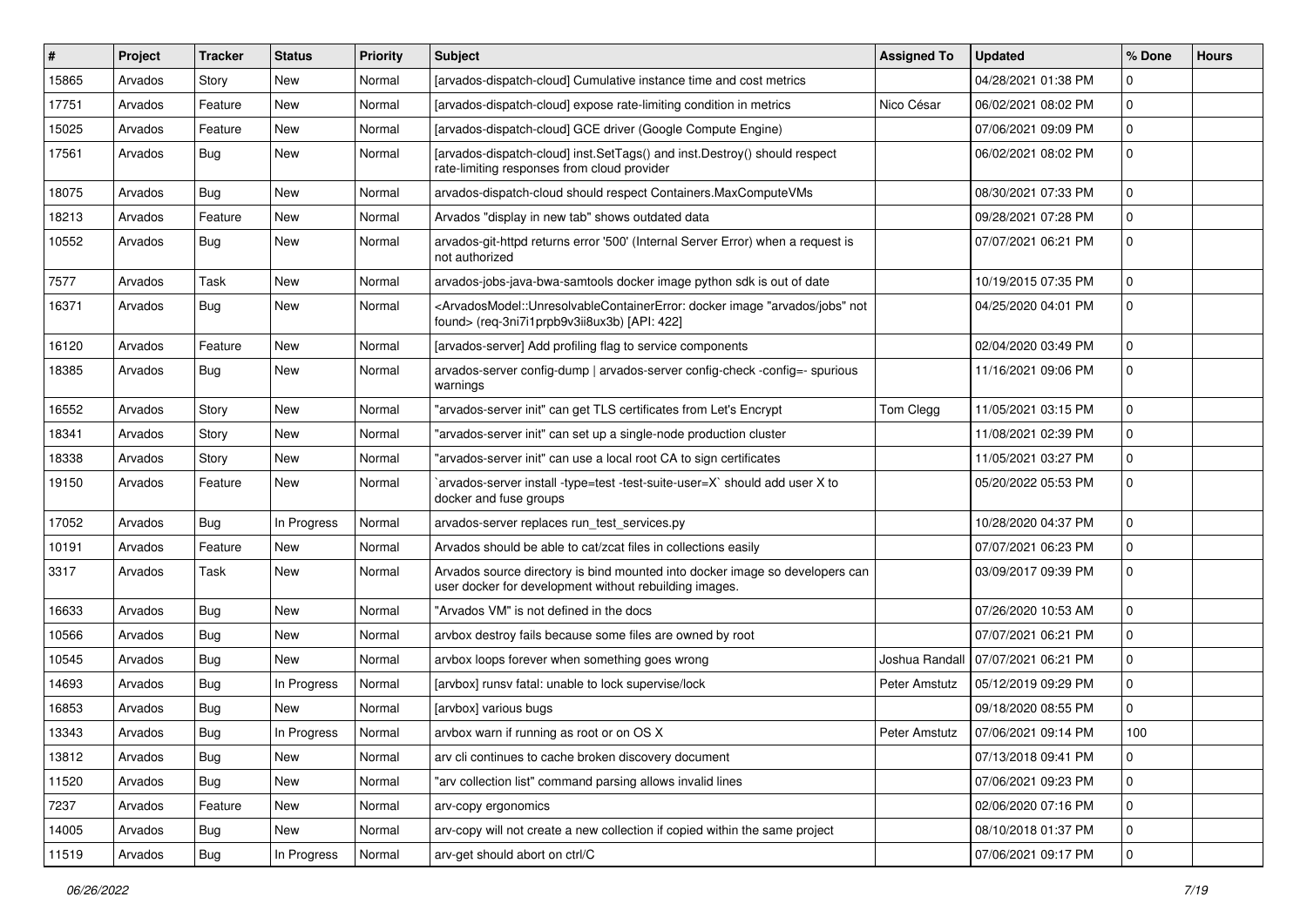| ∦     | Project | <b>Tracker</b> | <b>Status</b> | <b>Priority</b> | <b>Subject</b>                                                                                                                                                     | <b>Assigned To</b> | <b>Updated</b>      | % Done      | <b>Hours</b> |
|-------|---------|----------------|---------------|-----------------|--------------------------------------------------------------------------------------------------------------------------------------------------------------------|--------------------|---------------------|-------------|--------------|
| 18218 | Arvados | Feature        | New           | Normal          | ARV GUI: perform operations on files selected via the filter                                                                                                       |                    | 09/28/2021 08:30 PM | 0           |              |
| 16336 | Arvados | Feature        | New           | Normal          | arv keep put: accept a URL for server side loading                                                                                                                 |                    | 04/17/2020 04:46 PM | $\mathbf 0$ |              |
| 11093 | Arvados | <b>Bug</b>     | New           | Normal          | "arv keep_service create" should go to an editor.                                                                                                                  |                    | 07/07/2021 05:25 PM | $\mathbf 0$ |              |
| 13607 | Arvados | <b>Bug</b>     | New           | Normal          | [arv-mount] avoid excessive memory consumption of idle arv-mounts                                                                                                  |                    | 07/06/2021 09:10 PM | $\mathbf 0$ |              |
| 12571 | Arvados | Story          | New           | Normal          | arv-mount by_tag directory support for properties                                                                                                                  |                    | 07/06/2021 09:11 PM | $\mathbf 0$ |              |
| 17413 | Arvados | <b>Bug</b>     | New           | Normal          | [arv-mount] Exit (instead of undefined behavior) after unhandled exception                                                                                         |                    | 07/06/2021 09:08 PM | $\mathbf 0$ |              |
| 15005 | Arvados | Feature        | New           | Normal          | [arv-mount] Fuse operations longer than the crunchstat interval                                                                                                    |                    | 03/20/2019 07:49 PM | $\Omega$    |              |
| 14972 | Arvados | <b>Bug</b>     | New           | Normal          | [arv-mount] mount-tmp flag does not start in read/write mode                                                                                                       |                    | 03/14/2019 03:42 PM | 0           |              |
| 17942 | Arvados | <b>Bug</b>     | New           | Normal          | [arv-mount] requests manifest text multiple times when mounting collection                                                                                         |                    | 08/09/2021 03:41 PM | $\mathbf 0$ |              |
| 11296 | Arvados | <b>Bug</b>     | New           | Normal          | [arv-put] bad progress indicator                                                                                                                                   |                    | 07/06/2021 09:24 PM | $\mathbf 0$ |              |
| 18576 | Arvados | Feature        | New           | Normal          | arv-put converts properties aliases to vocabulary ids                                                                                                              |                    | 04/05/2022 02:53 PM | $\mathbf 0$ |              |
| 11605 | Arvados | Feature        | New           | Normal          | arv-put detects symlinks to common files and directories to avoid duplicated<br>uploads                                                                            |                    | 07/06/2021 09:22 PM | $\mathbf 0$ |              |
| 11405 | Arvados | <b>Bug</b>     | New           | Normal          | [arv-put] Lumpy / slow upload                                                                                                                                      |                    | 07/06/2021 09:23 PM | $\Omega$    |              |
| 17764 | Arvados | Bug            | New           | Normal          | [arv-put] progress update does not refresh frequently enough                                                                                                       |                    | 07/06/2021 09:08 PM | $\mathbf 0$ |              |
| 16426 | Arvados | <b>Bug</b>     | New           | Normal          | [arv-put] should calculate (worst case) manifest size up front before upload,<br>and abort when it is too large                                                    |                    | 07/06/2021 09:08 PM | $\mathbf 0$ |              |
| 11157 | Arvados | <b>Bug</b>     | New           | Normal          | [arv-put] When debug mode is active, report the cache file name being to be<br>used                                                                                |                    | 07/07/2021 05:25 PM | $\mathbf 0$ |              |
| 3738  | Arvados | Task           | New           | Normal          | arv-run-pipeline-instance: display workbench URI instead of the bare uuid                                                                                          |                    | 07/06/2021 09:27 PM | $\mathbf 0$ |              |
| 13325 | Arvados | Story          | New           | Normal          | As a CWL learner, I would like to be able to run CWL workflows easily on<br>playground                                                                             |                    | 07/06/2021 09:10 PM | $\mathbf 0$ |              |
| 13326 | Arvados | Story          | New           | Normal          | As a data provider, I would like the ability to provide metered access to my data<br>on Arvados, including start/end dates, bandwidth caps, and % of file accessed |                    | 07/06/2021 09:10 PM | $\mathbf 0$ |              |
| 17100 | Arvados | Feature        | New           | Normal          | Audit logs should include current/logged in user                                                                                                                   |                    | 11/09/2020 04:37 PM | $\Omega$    |              |
| 9960  | Arvados | Story          | New           | Normal          | Automate starting/enabling services during Workbench and API package<br>installation                                                                               |                    | 07/07/2021 06:23 PM | $\mathbf 0$ |              |
| 18464 | Arvados | Feature        | New           | Normal          | Batch update endpoint for permission changes                                                                                                                       |                    | 11/22/2021 03:33 PM | $\mathbf 0$ |              |
| 12028 | Arvados | Feature        | New           | Normal          | Be able to create a new collection based on a subdirectory in workbench                                                                                            |                    | 07/06/2021 09:20 PM | $\mathbf 0$ |              |
| 17354 | Arvados | Feature        | New           | Normal          | Be able to inject additional documentation text into WebDAV/s3 info dialog                                                                                         |                    | 02/09/2021 03:51 PM | $\mathbf 0$ |              |
| 13351 | Arvados | <b>Bug</b>     | In Progress   | Normal          | Benchmark container request creation and see if there are opportunities for<br>optimization                                                                        | Peter Amstutz      | 07/06/2021 09:14 PM | 0           |              |
| 15364 | Arvados | Story          | New           | Normal          | Better CWL onboarding                                                                                                                                              |                    | 07/06/2021 09:08 PM | $\mathbf 0$ |              |
| 13676 | Arvados | <b>Bug</b>     | New           | Normal          | better error dialog for un-allowed repo names                                                                                                                      |                    | 04/22/2020 09:08 PM | $\mathbf 0$ |              |
| 16344 | Arvados | <b>Bug</b>     | New           | Normal          | Better logging of token rejection                                                                                                                                  |                    | 10/07/2020 04:07 PM | 0           |              |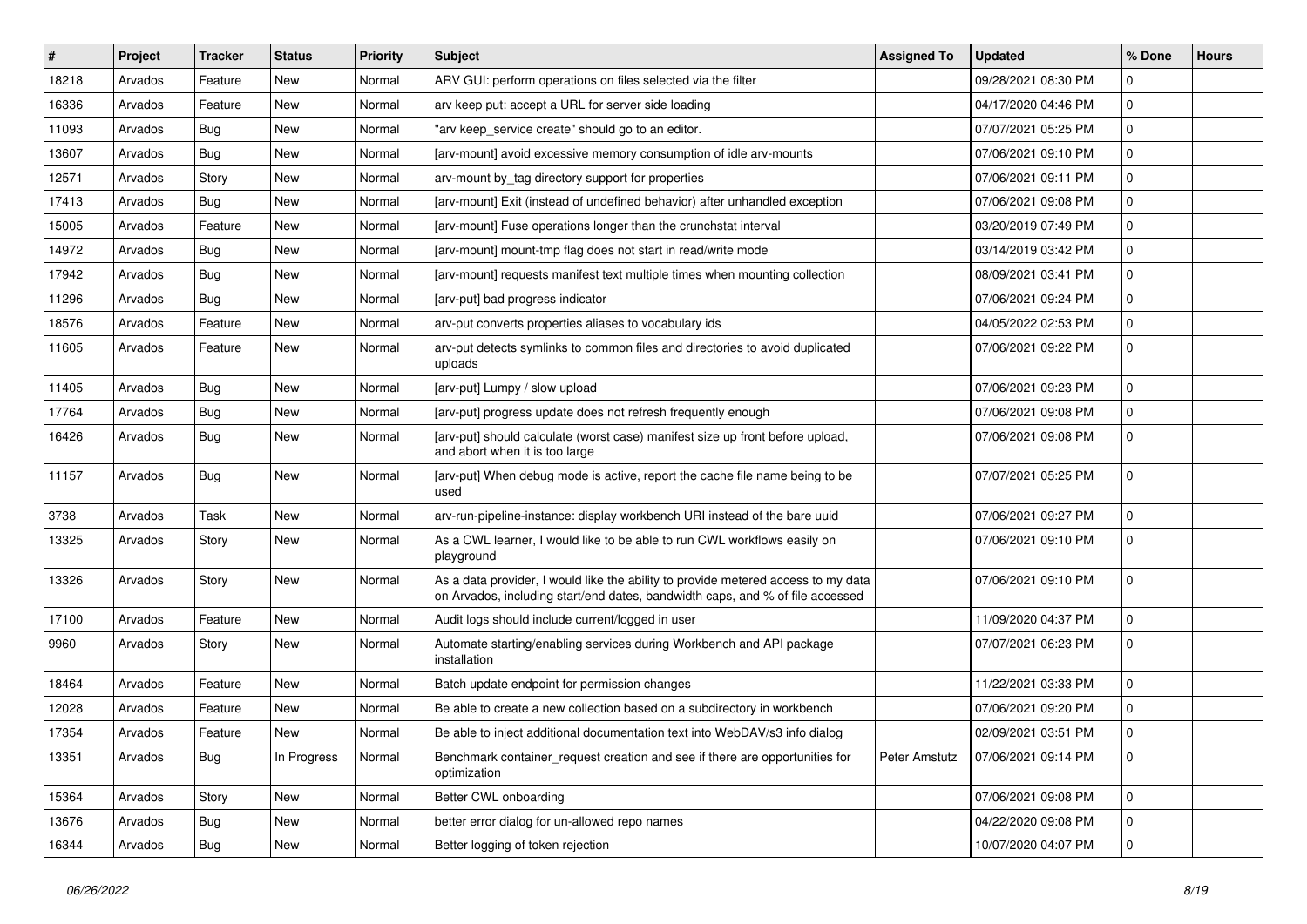| #     | Project | <b>Tracker</b> | <b>Status</b> | <b>Priority</b> | <b>Subject</b>                                                                                                        | <b>Assigned To</b> | <b>Updated</b>      | % Done              | <b>Hours</b> |
|-------|---------|----------------|---------------|-----------------|-----------------------------------------------------------------------------------------------------------------------|--------------------|---------------------|---------------------|--------------|
| 16348 | Arvados | Feature        | New           | Normal          | Better metrics of keepstore bandwidth usage (especially on back end)                                                  |                    | 04/22/2020 03:54 PM | $\Omega$            |              |
| 3189  | Arvados | Task           | <b>New</b>    | Normal          | [Blocker] Clarify design/requirements                                                                                 | Tom Clegg          | 10/03/2014 04:52 PM | 0                   |              |
| 16034 | Arvados | <b>Bug</b>     | In Progress   | Normal          | --- bookmark ---                                                                                                      |                    | 02/25/2020 09:28 PM | 0                   |              |
| 17345 | Arvados | <b>Bug</b>     | New           | Normal          | [boot] handle dependency upgrades better in "arvados-package build"                                                   |                    | 07/06/2021 09:12 PM | $\pmb{0}$           |              |
| 17344 | Arvados | Story          | New           | Normal          | [boot] Make arvados-server-easy package suitable for demo use case                                                    | Tom Clegg          | 07/06/2021 09:12 PM | 0                   |              |
| 16069 | Arvados | Story          | New           | Normal          | [boot] start a dev cluster                                                                                            |                    | 01/22/2020 07:34 PM | 0                   |              |
| 16123 | Arvados | <b>Bug</b>     | New           | Normal          | Browsing trash produces spurious errors                                                                               |                    | 06/19/2020 02:33 PM | $\mathbf 0$         |              |
| 16658 | Arvados | <b>Bug</b>     | New           | Normal          | [Bug] "Move/Copy To" Dialog does not list all possible target locations.                                              |                    | 07/30/2020 05:31 PM | 0                   |              |
| 13794 | Arvados | Story          | New           | Normal          | Build Docker images without requiring Docker on client                                                                |                    | 07/06/2021 09:10 PM | $\pmb{0}$           |              |
| 17159 | Arvados | Bug            | New           | Normal          | [build] make build-packages-python-ruby run on a Jenkins satellite                                                    |                    | 11/23/2020 04:25 PM | 0                   |              |
| 14011 | Arvados | <b>Bug</b>     | New           | Normal          | build/run-library.sh version_from_git function dumps environment when not in a<br>git repo                            |                    | 08/10/2018 04:43 PM | 0                   |              |
| 18347 | Arvados | Feature        | New           | Normal          | Cache negative token lookups in federation/OIDC                                                                       |                    | 11/23/2021 09:07 PM | 0                   |              |
| 16574 | Arvados | Feature        | New           | Normal          | Can limit which users can submit container requests.                                                                  |                    | 08/02/2021 08:24 PM | 0                   |              |
| 17158 | Arvados | <b>Bug</b>     | New           | Normal          | Cannot execute a registered CommandLineTool, only Workflow                                                            |                    | 11/23/2020 04:20 PM | 0                   |              |
| 16583 | Arvados | Feature        | In Progress   | Normal          | Can programmatically distinguish between final outputs (results of top-level<br>containers) and intermediate outputs. | Peter Amstutz      | 06/22/2022 03:16 PM | 33                  |              |
| 19086 | Arvados | Feature        | New           | Normal          | Can provide input JSON/YAML when launching a Workflow as an alternative to<br>the input form                          | Peter Amstutz      | 06/22/2022 02:53 PM | 0                   |              |
| 14116 | Arvados | Bug            | New           | Normal          | c-d-s reniceAll does not wait for complete information on Arvados jobs                                                |                    | 08/24/2018 02:23 AM | 0                   |              |
| 14117 | Arvados | <b>Bug</b>     | New           | Normal          | c-d-s reniceAll sets nice on jobs that are not pending                                                                |                    | 08/24/2018 11:35 AM | 0                   |              |
| 14115 | Arvados | <b>Bug</b>     | New           | Normal          | c-d-s reniceAll takes a very long time and holds up SqueueChecker updates<br>and initial job submission               |                    | 08/24/2018 01:11 PM | $\mathbf 0$         |              |
| 10296 | Arvados | Bug            | New           | Normal          | [Centos7] [google_api_python_client] packaging with wrong permissions                                                 |                    | 07/07/2021 06:22 PM | 0                   |              |
| 17149 | Arvados | Feature        | New           | Normal          | Checkpoint / snapshot to support migrating tasks when more memory is<br>needed                                        |                    | 11/19/2020 10:42 AM | 0                   |              |
| 6647  | Arvados | Story          | New           | Normal          | Choose an option to make better service discoveries in deployments                                                    |                    | 07/06/2021 09:11 PM | 0                   |              |
| 3437  | Arvados | <b>Bug</b>     | New           | Normal          | "Choose folder" dialog when running a pipeline displays folders you can't write<br>to                                 |                    | 07/06/2021 09:27 PM | $\mathbf 0$         |              |
| 3192  | Arvados | Task           | New           | Normal          | Clarify requirements/implementation                                                                                   | Tom Clegg          | 03/09/2017 09:35 PM | $\Omega$            |              |
| 15537 | Arvados | Bug            | New           | Normal          | Clarify that Arvados CLI tools are Linux only                                                                         |                    | 07/06/2021 09:12 PM | $\mathbf 0$         |              |
| 18292 | Arvados | Bug            | New           | Normal          | [cleanup] remove AssignNodeHostname from the configuration. Also from the<br>documentation.                           |                    | 10/22/2021 09:24 PM | $\mathbf 0$         |              |
| 13874 | Arvados | Story          | New           | Normal          | [CLI] arvados-server "health" subcommand                                                                              |                    | 07/06/2021 09:14 PM | $\mathsf{O}\xspace$ |              |
| 13875 | Arvados | Story          | New           | Normal          | [CLI] arvados-server "metrics" subcommand                                                                             |                    | 07/20/2018 02:52 AM | $\mathbf 0$         |              |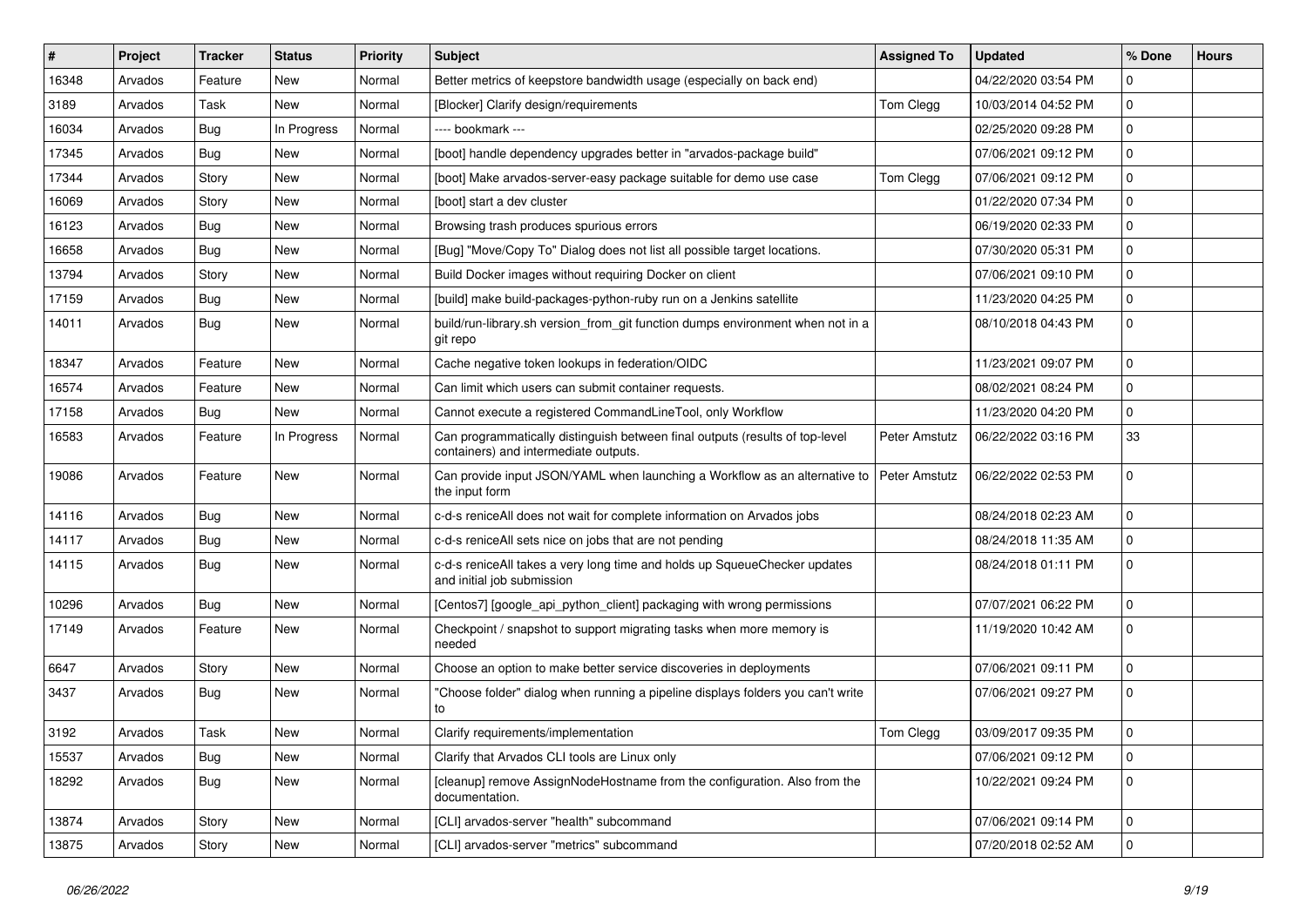| #     | Project | <b>Tracker</b> | <b>Status</b> | <b>Priority</b> | Subject                                                                                                                     | <b>Assigned To</b>  | <b>Updated</b>      | % Done      | <b>Hours</b> |
|-------|---------|----------------|---------------|-----------------|-----------------------------------------------------------------------------------------------------------------------------|---------------------|---------------------|-------------|--------------|
| 13876 | Arvados | Story          | New           | Normal          | [CLI] arvados-server "status" subcommand                                                                                    |                     | 07/20/2018 02:58 AM | $\Omega$    |              |
| 13813 | Arvados | <b>Bug</b>     | New           | Normal          | [CLI] arv traceback on simple timeout                                                                                       | Lucas Di<br>Pentima | 04/28/2021 03:55 PM | $\mathbf 0$ |              |
| 16566 | Arvados | <b>Bug</b>     | New           | Normal          | [cli] can't create a token when using a token created with<br>create_superuser_token.rb                                     |                     | 07/06/2021 09:08 PM | $\mathbf 0$ |              |
| 9980  | Arvados | Bug            | New           | Low             | [CLI] Trailing blank lines in ~/.config/arvados/settings.conf should be ignored                                             |                     | 02/06/2020 07:16 PM | $\mathbf 0$ |              |
| 16640 | Arvados | Feature        | New           | Normal          | Cluster c97qk interferes with proper search function                                                                        |                     | 07/30/2020 05:00 PM | $\mathbf 0$ |              |
| 10554 | Arvados | <b>Bug</b>     | New           | Normal          | Collection file count & size information don't get dynamically updated on<br>collection update                              |                     | 07/07/2021 06:21 PM | 0           |              |
| 18724 | Arvados | Bug            | New           | Normal          | Collection file_names should contain full paths for substring matching                                                      |                     | 03/01/2022 09:11 PM | $\mathbf 0$ |              |
| 9661  | Arvados | Feature        | New           | Normal          | collection update performance improvement                                                                                   |                     | 02/06/2020 07:00 PM | $\mathbf 0$ |              |
| 12527 | Arvados | Story          | New           | Normal          | [Composer] Refactor to separate vendor-specific pieces and all them to be<br>replaced                                       | Peter Amstutz       | 07/06/2021 09:11 PM | $\mathbf 0$ |              |
| 13675 | Arvados | Feature        | New           | Normal          | [Composer/Workbench] Import of public git repo to a new Arvados repository                                                  |                     | 07/06/2021 09:10 PM | $\mathbf 0$ |              |
| 17745 | Arvados | <b>Bug</b>     | New           | Normal          | [config] arvados-server config-dump with ec2 driver has confusing output                                                    |                     | 07/06/2021 09:08 PM | $\mathbf 0$ |              |
| 18937 | Arvados | Feature        | New           | Low             | [config] simplify AnonymousUserToken configuration                                                                          |                     | 06/22/2022 02:55 PM | 0           |              |
| 18563 | Arvados | <b>Bug</b>     | New           | Normal          | [config] simplify/streamline InternalURLs/ExternalURL situation                                                             |                     | 06/07/2022 09:07 PM | $\mathbf 0$ |              |
| 10177 | Arvados | Bug            | New           | Normal          | Confusing job duration reporting                                                                                            |                     | 07/07/2021 06:23 PM | $\mathbf 0$ |              |
| 17116 | Arvados | Story          | New           | Normal          | Consider excluding api_client_authorization from audit logs by default.                                                     |                     | 11/16/2020 04:23 PM | $\mathbf 0$ |              |
| 16972 | Arvados | Bug            | New           | Normal          | Container request page doesn't refresh                                                                                      |                     | 10/07/2020 06:33 PM | $\mathbf 0$ |              |
| 18996 | Arvados | <b>Bug</b>     | New           | Normal          | Container request's expires at field                                                                                        |                     | 06/22/2022 02:55 PM | 0           |              |
| 17110 | Arvados | Feature        | New           | Normal          | Container reuse on sub-workflows and chunks of scatter inputs                                                               |                     | 11/13/2020 03:54 PM | $\mathbf 0$ |              |
| 18677 | Arvados | Feature        | New           | Normal          | Container runtime metrics API                                                                                               |                     | 01/25/2022 06:56 PM | $\mathbf 0$ |              |
| 13102 | Arvados | <b>Bug</b>     | New           | Normal          | containers are not reused unless runtime constraints (including RAM) match<br>exactly                                       |                     | 07/06/2021 09:10 PM | 0           |              |
| 17878 | Arvados | Bug            | New           | Normal          | [container shell] confusing error "channel 3: bad ext data" when forwarding tcp<br>traffic into a container with API: false |                     | 07/08/2021 05:21 PM | $\mathbf 0$ |              |
| 19166 | Arvados | Feature        | In Progress   | Normal          | Container shell support for SLURM and LSF dispatchers                                                                       | Tom Clegg           | 06/24/2022 08:27 PM | $\mathbf 0$ |              |
| 18863 | Arvados | Feature        | New           | Normal          | [controller] add background job to clean up old container log records                                                       |                     | 06/22/2022 02:55 PM | $\mathbf 0$ |              |
| 15082 | Arvados | Feature        | New           | Normal          | [controller] [all services] Publish entire config including secrets                                                         |                     | 07/06/2021 09:09 PM | $\mathbf 0$ |              |
| 18009 | Arvados | <b>Bug</b>     | New           | Normal          | [controller] always returns an empty "unsigned_manifest_text" field for<br>collections                                      |                     | 08/11/2021 05:15 PM | 0           |              |
| 15457 | Arvados | Feature        | New           | Normal          | [Controller] Delegate new container requests to other clusters based on<br>location of input data                           |                     | 07/06/2021 09:12 PM | $\mathbf 0$ |              |
| 16453 | Arvados | Story          | New           | Normal          | [controller] Expand config comment about LDAP search filters                                                                |                     | 05/20/2020 03:33 PM | $\mathbf 0$ |              |
| 16160 | Arvados | Feature        | New           | Normal          | controller exports metrics per endpoint                                                                                     |                     | 05/06/2020 02:30 PM | 0           |              |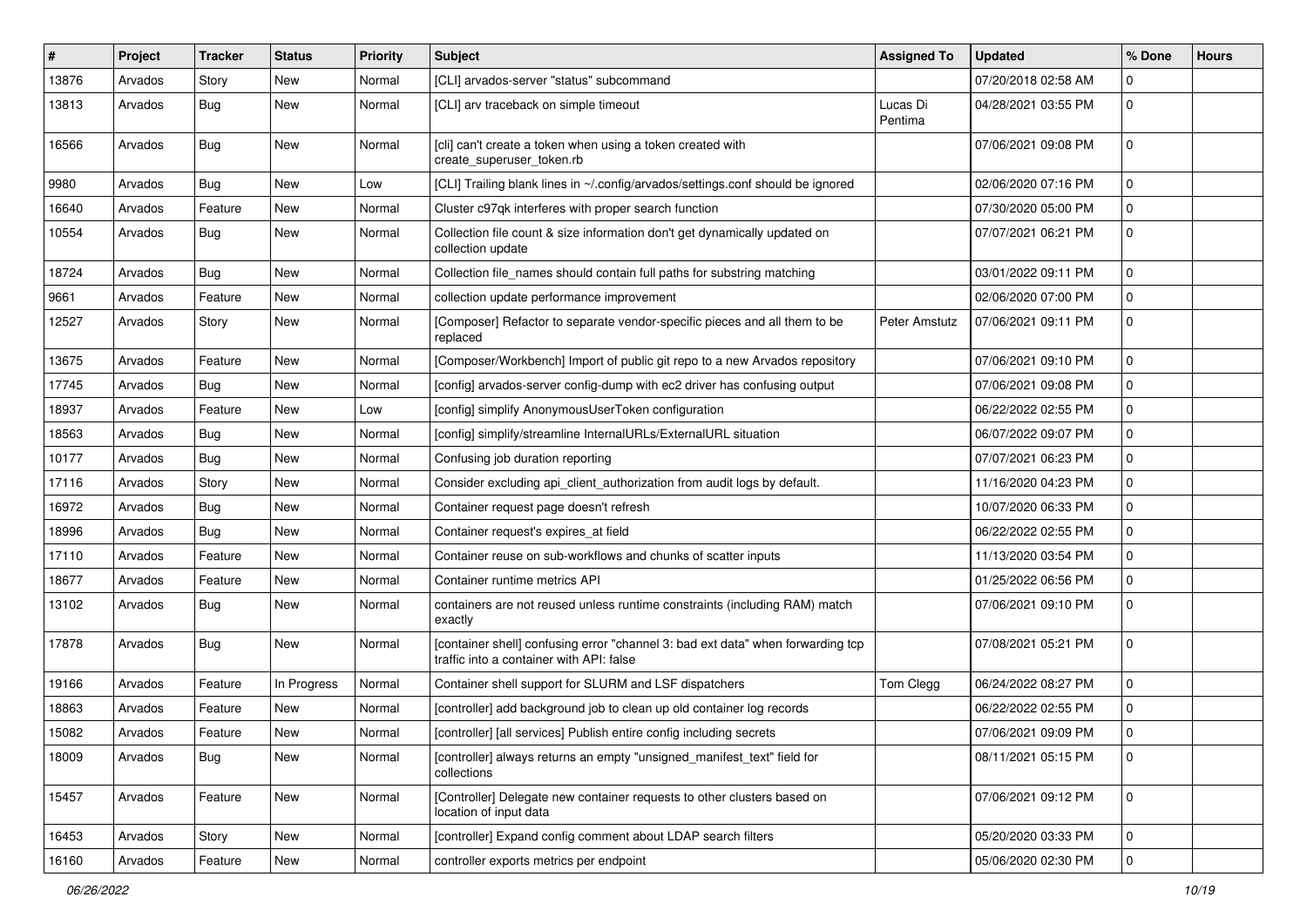| ∦     | Project | <b>Tracker</b> | <b>Status</b> | <b>Priority</b> | <b>Subject</b>                                                                                                | <b>Assigned To</b> | <b>Updated</b>      | % Done      | <b>Hours</b> |
|-------|---------|----------------|---------------|-----------------|---------------------------------------------------------------------------------------------------------------|--------------------|---------------------|-------------|--------------|
| 17209 | Arvados | Feature        | In Progress   | Normal          | Controller forwards web requests to crunch worker nodes                                                       | Tom Clegg          | 05/11/2021 07:10 PM | $\Omega$    |              |
| 17037 | Arvados | Feature        | New           | Normal          | [controller] Improve use of given_name/family_name fields for generic OpenID<br>Connect providers             |                    | 10/21/2020 05:33 PM | $\mathbf 0$ |              |
| 14004 | Arvados | Story          | New           | Normal          | [Controller] Keep database in tune                                                                            |                    | 07/06/2021 09:10 PM | $\mathbf 0$ |              |
| 17940 | Arvados | <b>Bug</b>     | New           | Normal          | [controller] memory management issues                                                                         |                    | 08/09/2021 03:40 PM | $\mathbf 0$ |              |
| 19216 | Arvados | <b>Bug</b>     | New           | Normal          | Controller not logging to journalctl?                                                                         |                    | 06/25/2022 09:00 PM | 0           |              |
| 17038 | Arvados | Feature        | New           | Normal          | [controller] Option to request additional scopes, and verify additional claims,<br>during OpenID Connect auth |                    | 05/19/2021 09:04 PM | $\mathbf 0$ |              |
| 13997 | Arvados | Story          | New           | Normal          | [Controller] Port "collection update" API from Rails                                                          |                    | 07/06/2021 09:10 PM | $\mathbf 0$ |              |
| 13995 | Arvados | Story          | New           | Normal          | [Controller] Port "collection update" functional tests from Rails API to controller<br>test suite             |                    | 07/06/2021 09:10 PM | $\mathbf 0$ |              |
| 14257 | Arvados | Feature        | New           | Normal          | [controller] refresh manifest API                                                                             |                    | 07/06/2021 09:09 PM | 0           |              |
| 17681 | Arvados | <b>Bug</b>     | <b>New</b>    | Normal          | [controller] seems to have a really long timeout for its db connection                                        |                    | 06/08/2021 05:52 PM | $\mathbf 0$ |              |
| 18944 | Arvados | Feature        | New           | Normal          | [controller] should log the user uuid used for the request                                                    |                    | 06/22/2022 03:32 PM | 0           |              |
| 18969 | Arvados | Bug            | New           | Normal          | Controller should monitor its own memory usage and pause requests handling<br>when memory usage is high       |                    | 04/05/2022 02:53 PM | $\mathbf 0$ |              |
| 19057 | Arvados | <b>Bug</b>     | New           | Normal          | [controller] should not allow adding the same user to a VM more than one time                                 |                    | 06/22/2022 02:53 PM | $\mathbf 0$ |              |
| 17468 | Arvados | Feature        | New           | Normal          | [controller] Skip repetitive OIDC UserInfo calls if access token validates as an<br>ID token                  |                    | 07/06/2021 09:11 PM | $\mathbf 0$ |              |
| 13574 | Arvados | Story          | New           | Normal          | [Controller] Update container priorities asynchronously                                                       |                    | 04/22/2020 09:00 PM | $\mathbf 0$ |              |
| 17576 | Arvados | <b>Bug</b>     | New           | Normal          | Copy collection link includes style                                                                           |                    | 04/22/2021 06:54 AM | $\mathbf 0$ |              |
| 13557 | Arvados | Feature        | New           | Normal          | Copying a container request should link to the original container request                                     |                    | 07/06/2021 09:09 PM | 0           |              |
| 19048 | Arvados | <b>Bug</b>     | New           | Normal          | Copying a folder in collection file browser results in empty folder                                           |                    | 06/22/2022 02:54 PM | $\pmb{0}$   |              |
| 12198 | Arvados | <b>Bug</b>     | New           | Normal          | Copying a project with a docker image doesn't copy the docker metadata                                        |                    | 07/06/2021 09:11 PM | $\mathbf 0$ |              |
| 16130 | Arvados | <b>Bug</b>     | New           | Normal          | Copying container request gets error                                                                          |                    | 10/05/2020 06:54 PM | $\mathbf 0$ |              |
| 18198 | Arvados | <b>Bug</b>     | New           | Normal          | 'copy selected files into collection" function in WB2 extremely slow                                          |                    | 09/27/2021 07:45 PM | $\mathbf 0$ |              |
| 17291 | Arvados | <b>Bug</b>     | New           | Normal          | Copy selected to collection issue                                                                             |                    | 01/25/2021 04:59 PM | $\mathbf 0$ |              |
| 17695 | Arvados | Feature        | In Progress   | Normal          | [costanalyzer] make an accurate report for spot instances on AWS                                              |                    | 09/22/2021 08:47 PM | $\pmb{0}$   |              |
| 3498  | Arvados | Feature        | New           | Normal          | Counting the number your pipelines were used by unique users                                                  |                    | 08/16/2014 04:51 PM | $\mathbf 0$ |              |
| 17613 | Arvados | Feature        | New           | Normal          | 'created by uuid" field                                                                                       |                    | 05/05/2021 03:49 PM | $\bf{0}$    |              |
| 17510 | Arvados | Feature        | New           | Normal          | Create filter group based on an advanced search query in the UI                                               |                    | 09/10/2021 01:33 PM | $\pmb{0}$   |              |
| 17838 | Arvados | Feature        | New           | Normal          | Create filter group from advanced search                                                                      |                    | 08/05/2021 03:27 PM | 0           |              |
| 18210 | Arvados | <b>Bug</b>     | New           | Normal          | Create Mountainduck Bookmark files not working                                                                |                    | 09/28/2021 07:14 PM | $\mathbf 0$ |              |
| 10689 | Arvados | <b>Bug</b>     | New           | Normal          | Crunch1 jobs should still work on a slurm setup configured for Crunch2                                        |                    | 07/07/2021 06:21 PM | 0           |              |
| 13005 | Arvados | <b>Bug</b>     | New           | Normal          | [Crunch2] All stdout gets the same timestamp and other logging problems                                       |                    | 07/06/2021 09:10 PM | 0           |              |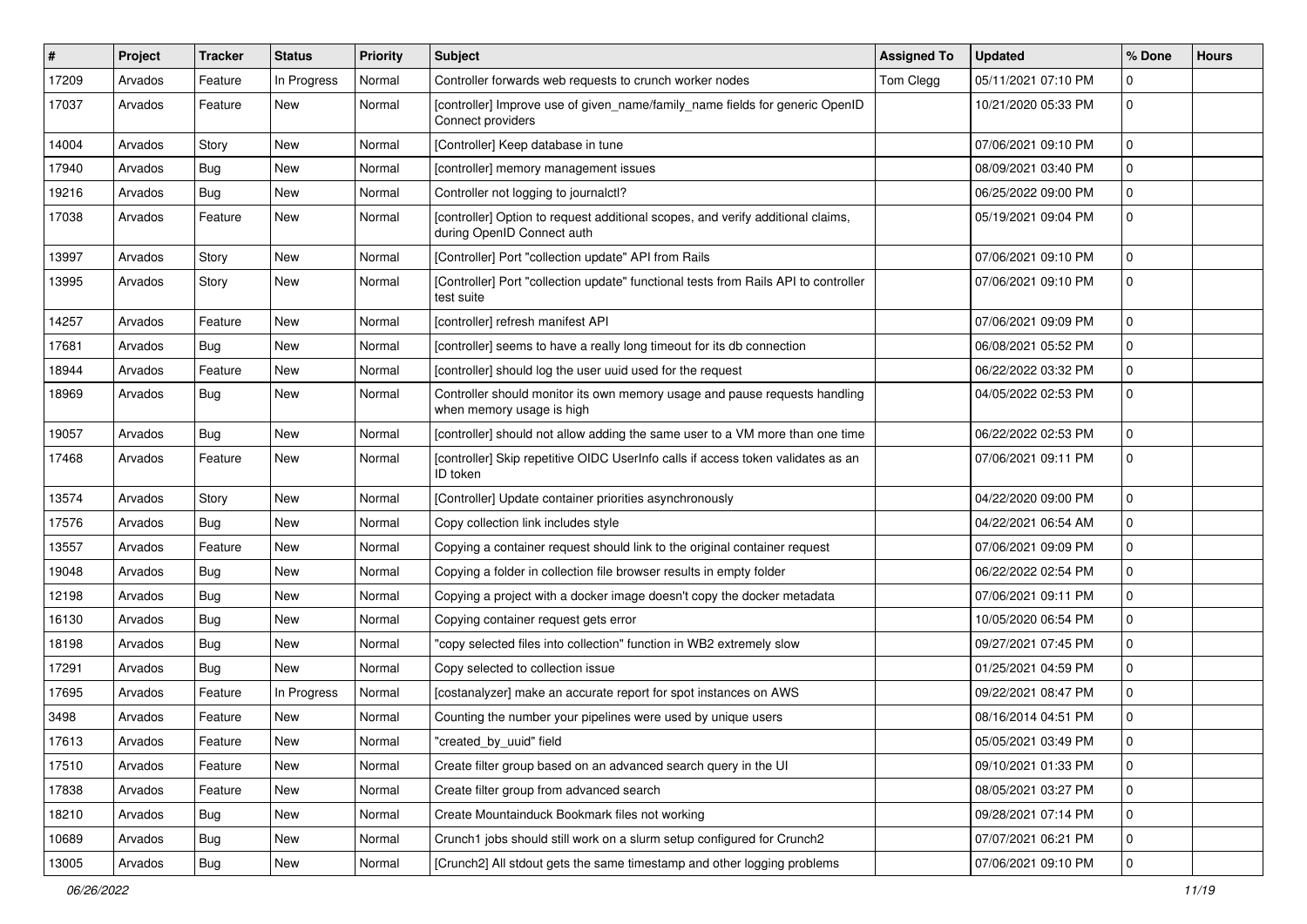| ∦     | Project | <b>Tracker</b> | <b>Status</b> | <b>Priority</b> | Subject                                                                                                                     | <b>Assigned To</b>  | <b>Updated</b>      | % Done      | <b>Hours</b> |
|-------|---------|----------------|---------------|-----------------|-----------------------------------------------------------------------------------------------------------------------------|---------------------|---------------------|-------------|--------------|
| 10298 | Arvados | <b>Bug</b>     | New           | Normal          | [Crunch2] [API] Accept collection UUID or PDH as container_image in a<br>container request                                  |                     | 07/06/2021 09:11 PM | $\Omega$    |              |
| 9969  | Arvados | Bug            | In Progress   | Normal          | [Crunch2] [API] Permit container [request] with empty command (run default<br>docker command)                               |                     | 07/07/2021 06:23 PM | $\mathbf 0$ |              |
| 10705 | Arvados | <b>Bug</b>     | New           | Normal          | [Crunch2] [API] return a more specific 422 error message when a client calls<br>containers#unlock without having the lock   |                     | 07/07/2021 06:21 PM | 0           |              |
| 9968  | Arvados | Feature        | New           | Normal          | [Crunch2] [API] Support container request expiry (expires_at)                                                               |                     | 07/07/2021 06:23 PM | $\mathbf 0$ |              |
| 14912 | Arvados | Feature        | New           | Normal          | [Crunch2] Azure driver supports attaching extra storage                                                                     |                     | 07/06/2021 09:12 PM | $\mathbf 0$ |              |
| 9046  | Arvados | Story          | New           | Normal          | [Crunch2] Can issue container request to pull and import Docker images                                                      |                     | 07/06/2021 09:09 PM | $\mathbf 0$ |              |
| 11741 | Arvados | Story          | New           | Normal          | [Crunch2] Create workflow object for CWL runs which are initiated from the<br>command line                                  |                     | 07/06/2021 09:22 PM | $\mathbf 0$ |              |
| 9630  | Arvados | <b>Bug</b>     | New           | Normal          | [Crunch2] crunch-dispatch-slurm can't successfully dispatch work when run<br>from a directory it can't write to             |                     | 07/07/2021 06:23 PM | $\mathbf 0$ |              |
| 11669 | Arvados | Bug            | In Progress   | Normal          | [Crunch2] crunch-dispatch-slurm hits scancel too much                                                                       |                     | 07/06/2021 09:22 PM | $\mathbf 0$ |              |
| 10708 | Arvados | <b>Bug</b>     | New           | Normal          | [Crunch2] crunch-run fails trying to set swappiness on ubuntu 1204 kernel                                                   |                     | 07/07/2021 06:21 PM | $\mathbf 0$ |              |
| 12900 | Arvados | Feature        | New           | Normal          | [Crunch2] [crunch-run] Prune old images before installing image for current<br>container                                    |                     | 12/07/2021 03:31 PM | $\mathbf 0$ |              |
| 9278  | Arvados | Story          | In Progress   | Normal          | [Crunch2] Document/fix handling of collections with non-nil expires_at field                                                |                     | 07/07/2021 06:25 PM | 100         |              |
| 8570  | Arvados | Feature        | New           | Normal          | [Crunch2] Impure access to object store                                                                                     |                     | 04/25/2018 03:13 PM | 0           |              |
| 8569  | Arvados | Feature        | New           | Normal          | [Crunch2] Impure mount from host fs                                                                                         |                     | 04/25/2018 03:13 PM | $\mathbf 0$ |              |
| 12430 | Arvados | Feature        | New           | Normal          | Crunch2 limit output collection to glob patterns                                                                            |                     | 02/12/2020 02:28 PM | 0           |              |
| 15135 | Arvados | Feature        | New           | Normal          | [Crunch2] Post-run hooks                                                                                                    |                     | 07/06/2021 09:08 PM | $\mathbf 0$ |              |
| 11148 | Arvados | <b>Bug</b>     | New           | Normal          | [Crunch2] Propagate dispatch error messages (e.g., sbatch fails) to user via<br>logs/websocket                              |                     | 07/07/2021 05:25 PM | $\mathbf 0$ |              |
| 10729 | Arvados | Bug            | New           | Normal          | [Crunch2] Propagate error messages if sbatch command succeeds but<br>crunch-run can't run (or can't log to the Arvados API) |                     | 07/07/2021 06:21 PM | $\mathbf 0$ |              |
| 9044  | Arvados | Story          | New           | Normal          | [Crunch2] [Workbench] Browse and show tools using the GA4GH tool registry<br><b>API</b>                                     | Radhika<br>Chippada | 02/06/2020 06:51 PM | $\mathbf 0$ |              |
| 11146 | Arvados | Feature        | New           | Normal          | [Crunch2] [Workbench] Show slurm queue position of containers submitted to<br>slurm but not yet running                     |                     | 07/07/2021 05:25 PM | $\mathbf 0$ |              |
| 18163 | Arvados | Feature        | New           | Normal          | [Crunch] add CWL extension to limit the number of concurrently running jobs<br>during a scatter                             |                     | 01/10/2022 03:42 PM | $\mathbf 0$ |              |
| 7880  | Arvados | Bug            | New           | Normal          | [Crunch] crunch-dispatch should run the bundled version of crunch-job<br>specified by Gemfile.lock                          |                     | 07/07/2021 06:27 PM | 0           |              |
| 7845  | Arvados | Feature        | New           | Normal          | [Crunch] Crunchstat and arv-mount print final stats before exiting                                                          |                     | 07/07/2021 06:27 PM | 0           |              |
| 5523  | Arvados | <b>Bug</b>     | New           | Normal          | [Crunch] crunchstat should not report errors during normal timing races                                                     | Tom Clegg           | 07/07/2021 06:30 PM | 50          |              |
| 14922 | Arvados | Feature        | New           | Normal          | [crunch-dispatch-cloud] Run multiple containers concurrently on a single VM                                                 |                     | 07/06/2021 09:13 PM | $\mathbf 0$ |              |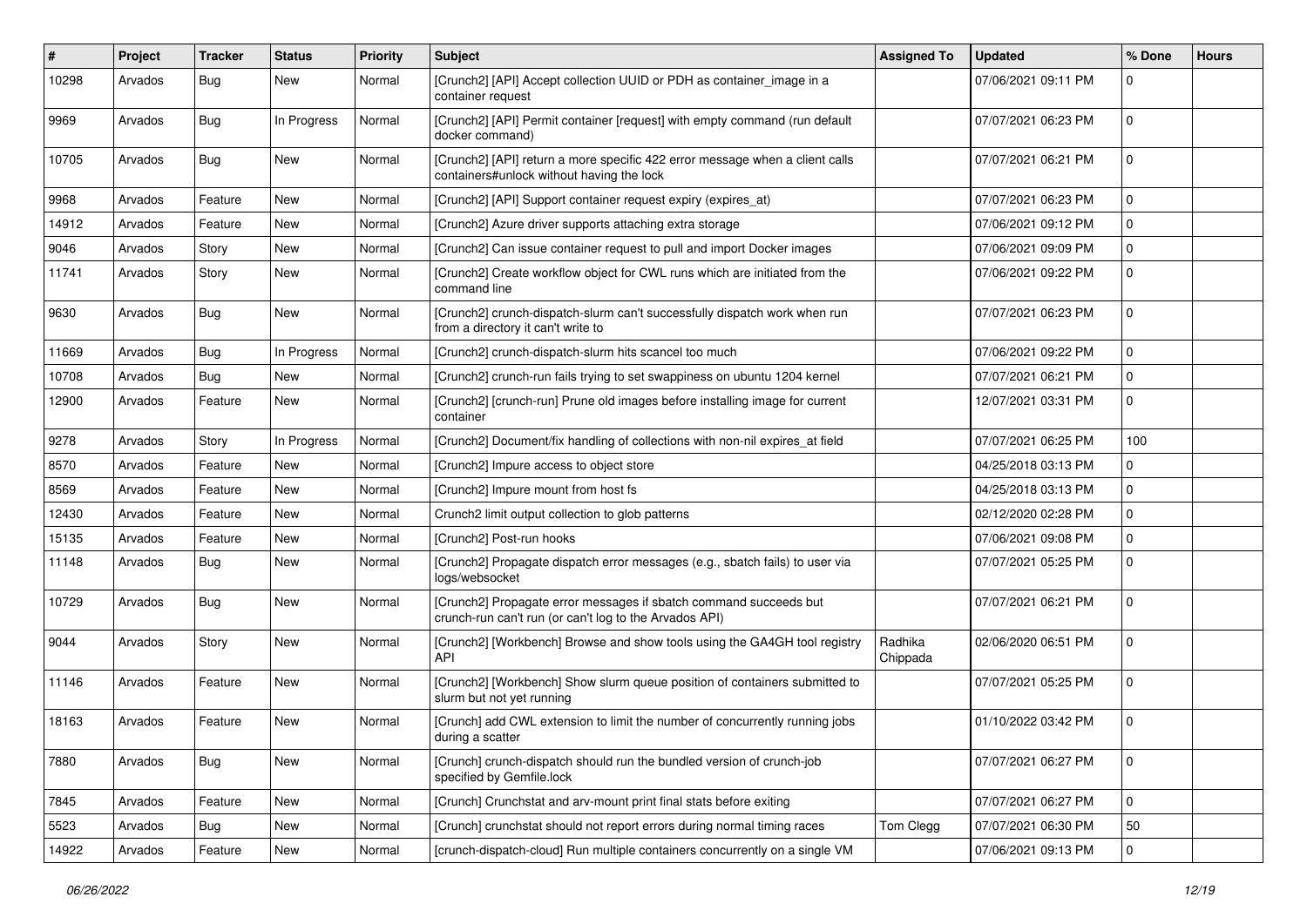| #     | Project | <b>Tracker</b> | <b>Status</b> | <b>Priority</b> | <b>Subject</b>                                                                                                                              | <b>Assigned To</b> | <b>Updated</b>      | % Done       | <b>Hours</b> |
|-------|---------|----------------|---------------|-----------------|---------------------------------------------------------------------------------------------------------------------------------------------|--------------------|---------------------|--------------|--------------|
| 13991 | Arvados | <b>Bug</b>     | New           | Normal          | crunch-dispatch-slurm does not warn when slurm MaxJobCount reached                                                                          |                    | 07/06/2021 09:10 PM | $\Omega$     |              |
| 13982 | Arvados | Bug            | New           | Normal          | crunch-dispatch-slurm / Go SDK Dispatcher not able to "let go" of deleted<br>containers                                                     |                    | 07/06/2021 09:10 PM | $\mathbf 0$  |              |
| 14021 | Arvados | Feature        | New           | Normal          | [crunch-dispatch-slurm] option to set job priority directly instead of using nice<br>values                                                 |                    | 07/06/2021 09:09 PM | $\mathbf 0$  |              |
| 13795 | Arvados | Bug            | <b>New</b>    | Normal          | crunch-dispatch-slurm too polite about killing containers                                                                                   |                    | 07/11/2018 11:06 PM | $\mathbf{0}$ |              |
| 13142 | Arvados | Bug            | New           | Normal          | crunch-dispatch-slurm uses a surprising number of file descriptors, and stops<br>dispatching when it gets a "too many open files" error     |                    | 07/06/2021 09:15 PM | 100          |              |
| 4494  | Arvados | Bug            | New           | Normal          | [Crunch] Do more error-checking and show more diagnostic info when<br>installing a Docker image                                             |                    | 07/07/2021 06:35 PM | $\mathbf 0$  |              |
| 8121  | Arvados | Bug            | New           | Normal          | [CRUNCH] Fail gracefully when arvados repo doesn't exists                                                                                   |                    | 07/07/2021 06:27 PM | $\mathbf 0$  |              |
| 5459  | Arvados | Feature        | New           | Normal          | [Crunch] Job logs include node-level resource usage statistics (cpu, ram, swap,<br>etc)                                                     |                    | 07/07/2021 06:30 PM | $\mathbf 0$  |              |
| 3801  | Arvados | Task           | New           | Normal          | crunch-job should treat intermittent Docker failures as temporary failures                                                                  |                    | 03/09/2017 09:43 PM | $\mathbf 0$  |              |
| 10514 | Arvados | <b>Bug</b>     | New           | Normal          | [crunch-job] use docker instead of docker.io                                                                                                |                    | 07/07/2021 06:22 PM | $\Omega$     |              |
| 8869  | Arvados | <b>Bug</b>     | New           | Normal          | [Crunch] Job was repeatedly retried on same bad compute node until<br>abandoned                                                             |                    | 07/07/2021 06:25 PM | $\mathbf 0$  |              |
| 8774  | Arvados | Story          | New           | Normal          | [Crunch] Limit maximum wait time between retries                                                                                            |                    | 07/07/2021 06:25 PM | $\Omega$     |              |
| 3093  | Arvados | Story          | New           | Normal          | [Crunch] Pipeline can use other pipelines templates as components                                                                           |                    | 07/05/2014 09:34 PM | 0            |              |
| 4302  | Arvados | Feature        | New           | Normal          | [Crunch] Pipelines should not fail immediately after one job failure, but continue<br>running as much as possible                           |                    | 07/07/2021 06:35 PM | $\mathbf 0$  |              |
| 4833  | Arvados | Story          | New           | Normal          | [Crunch] Quick turnaround time when updating a docker image in order to<br>re-run a job                                                     |                    | 07/07/2021 06:31 PM | $\mathbf 0$  |              |
| 5865  | Arvados | Story          | New           | Normal          | [Crunch] Run a local job using a docker image directly from the shell VM<br>(without writing the docker image to Keep)                      |                    | 07/07/2021 06:30 PM | $\mathbf 0$  |              |
| 13403 | Arvados | Feature        | New           | Normal          | [crunch-run] Cancel container on FUSE error                                                                                                 |                    | 07/06/2021 09:13 PM | $\Omega$     |              |
| 18960 | Arvados | Feature        | New           | Normal          | crunch-run can use Go FUSE driver for read-only mounts                                                                                      |                    | 05/04/2022 03:17 PM | $\mathbf 0$  |              |
| 4726  | Arvados | <b>Bug</b>     | New           | Normal          | [Crunch] run-command should show helpful error message when task.foreach<br>argument is not a list                                          |                    | 07/07/2021 06:31 PM | $\mathbf 0$  |              |
| 18262 | Arvados | <b>Bug</b>     | New           | Normal          | [crunch-run] handle out-of-diskspace on the compute node better                                                                             |                    | 10/08/2021 09:42 PM | $\mathbf 0$  |              |
| 12170 | Arvados | <b>Bug</b>     | New           | Normal          | crunch-run handling non-group readable files in output directory                                                                            |                    | 07/06/2021 09:19 PM | $\mathbf 0$  |              |
| 17347 | Arvados | <b>Bug</b>     | New           | Normal          | crunch-run --list fatal error out of memory                                                                                                 |                    | 02/05/2021 05:22 PM | l 0          |              |
| 17206 | Arvados | Feature        | New           | Normal          | crunch-run reverse proxies HTTP requests to container                                                                                       |                    | 01/19/2021 07:00 PM | $\mathbf 0$  |              |
| 13636 | Arvados | Bug            | New           | Normal          | crunch-run takes a very long time for CWL steps with large numbers of File<br>inputs - could use a new kind of mounts entry to address this |                    | 07/06/2021 09:10 PM | 0            |              |
| 14952 | Arvados | Story          | New           | Normal          | [crunchstat-summary] Add arv-mount FUSE ops time                                                                                            |                    | 07/06/2021 09:25 PM | $\mathbf 0$  |              |
| 12854 | Arvados | <b>Bug</b>     | New           | Normal          | [crunchstat-summary] broken option for skip child jobs?                                                                                     |                    | 07/06/2021 09:10 PM | 0            |              |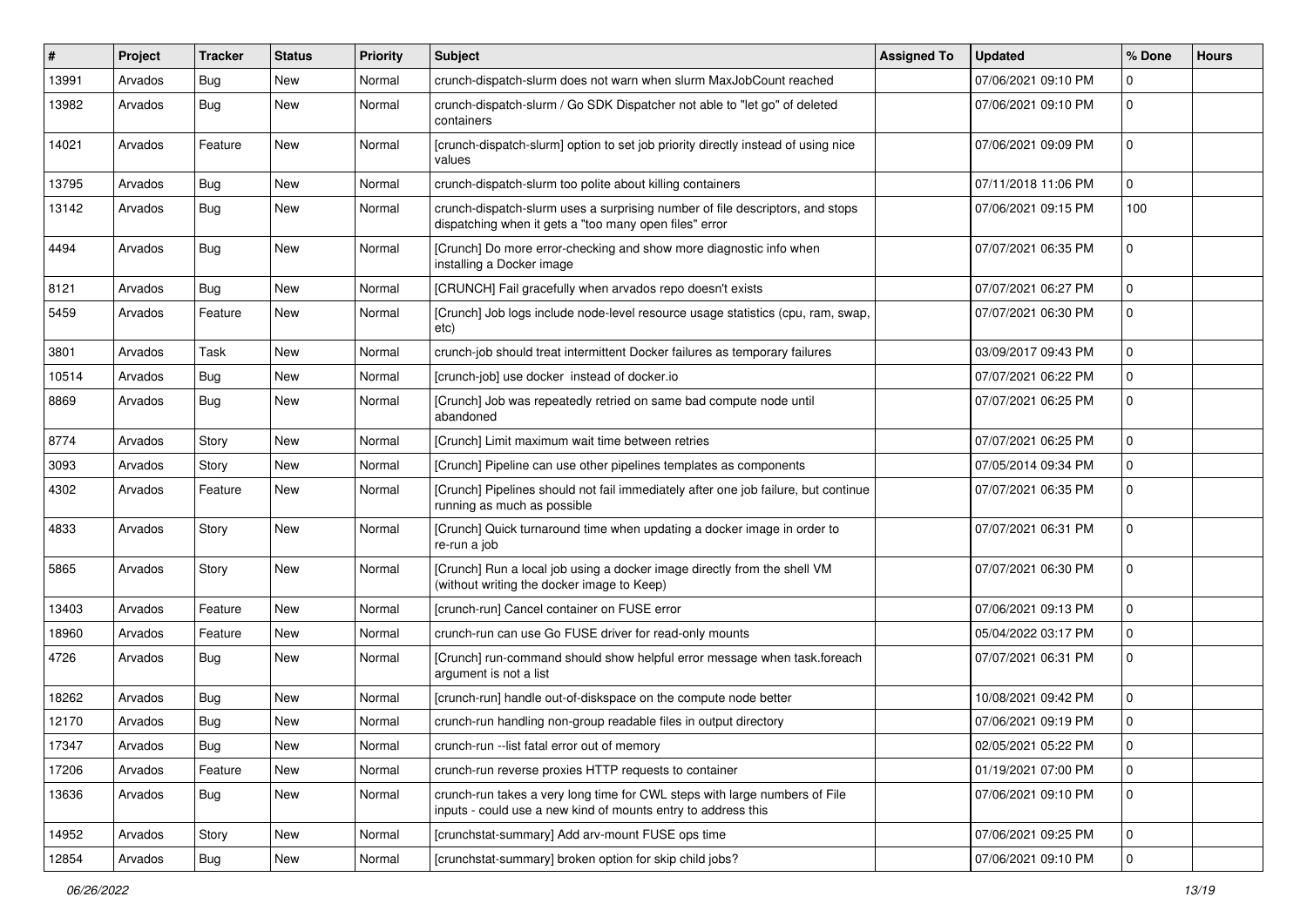| #     | Project | <b>Tracker</b> | <b>Status</b> | <b>Priority</b> | <b>Subject</b>                                                                                                                                             | <b>Assigned To</b> | <b>Updated</b>      | % Done      | <b>Hours</b> |
|-------|---------|----------------|---------------|-----------------|------------------------------------------------------------------------------------------------------------------------------------------------------------|--------------------|---------------------|-------------|--------------|
| 10531 | Arvados | <b>Bug</b>     | New           | Normal          | [crunchstat-summary] HTML plots should be a superset of text format output                                                                                 |                    | 07/07/2021 06:22 PM | 0           |              |
| 8573  | Arvados | Story          | New           | Normal          | crunchstat-summary should calculate averages of all metrics                                                                                                |                    | 07/06/2021 09:11 PM | 0           |              |
| 10390 | Arvados | Bug            | New           | Normal          | crunchstat-summary should explain why "(no report generated)" when possible                                                                                |                    | 07/06/2021 09:11 PM | 0           |              |
| 14997 | Arvados | Story          | New           | Normal          | [crunchstat-summary] Support multiple data series per graph (e.g. TX/RX,<br>user/sys CPU, etc)                                                             |                    | 07/06/2021 09:09 PM | 0           |              |
| 7600  | Arvados | <b>Bug</b>     | New           | Normal          | [Crunch] Unhelpful translation of script parameter outside script parameters                                                                               |                    | 07/07/2021 06:28 PM | 0           |              |
| 5133  | Arvados | Feature        | New           | Normal          | [Crunch] Use uncommitted code in a git work tree to run a dockerized crunch<br>job in a VM (using crunch-job or arv-run-pipeline-instance --run-jobs-here) |                    | 07/07/2021 06:30 PM | 0           |              |
| 7328  | Arvados | Feature        | New           | Normal          | [Crunch] [UX] Standard excepthook to help debug job problems                                                                                               |                    | 07/07/2021 06:28 PM | 0           |              |
| 12465 | Arvados | <b>Bug</b>     | New           | Normal          | [crunchv2] Improve crunch-run environment reporting                                                                                                        |                    | 07/06/2021 09:16 PM | 0           |              |
| 11027 | Arvados | Bug            | New           | Normal          | [Crunchv2] python thread error after job success                                                                                                           |                    | 07/07/2021 05:26 PM | $\mathbf 0$ |              |
| 3180  | Arvados | Story          | New           | Normal          | [Crunch] When a job fails in a pipeline instance, should the other<br>queued/running jobs get cancelled automatically?                                     |                    | 10/03/2014 04:52 PM | 0           |              |
| 6009  | Arvados | Feature        | New           | Normal          | curover.se/path/to/file should try to download the file if available                                                                                       |                    | 01/15/2020 07:50 PM | 0           |              |
| 17577 | Arvados | Bug            | New           | Normal          | Current description not shown under Edit Project                                                                                                           |                    | 04/22/2021 06:55 AM | 0           |              |
| 17054 | Arvados | Feature        | In Progress   | Normal          | Custom naming for scatter steps                                                                                                                            |                    | 05/04/2022 03:19 PM | 0           |              |
| 10614 | Arvados | Bug            | New           | Normal          | [CWL] a-c-r maximum recursion depth exceeded error                                                                                                         |                    | 07/07/2021 06:21 PM | 0           |              |
| 10328 | Arvados | Feature        | New           | Normal          | [CWL] a-c-r option to resubmit failed jobs                                                                                                                 |                    | 07/07/2021 06:22 PM | 0           |              |
| 15249 | Arvados | Feature        | New           | Normal          | [cwl] a-c-r supports --js-console                                                                                                                          |                    | 07/06/2021 09:08 PM | 0           |              |
| 8672  | Arvados | Story          | New           | Normal          | [CWL] arvados-cwl-runner creates new project for pipeline run                                                                                              |                    | 06/02/2021 07:43 PM | 0           |              |
| 10206 | Arvados | <b>Bug</b>     | New           | Normal          | [CWL] arvados-cwl-runner may not be handling input files on keep mount<br>correctly                                                                        |                    | 07/07/2021 06:23 PM | $\mathbf 0$ |              |
| 10978 | Arvados | Bug            | New           | Normal          | [CWL] Avoid using "+" char in mount paths                                                                                                                  |                    | 07/07/2021 05:26 PM | 0           |              |
| 9755  | Arvados | <b>Bug</b>     | New           | Normal          | [CWL] Creating intermediate folders in working directory (fails in cwl-runner)                                                                             |                    | 07/07/2021 06:23 PM | 0           |              |
| 9964  | Arvados | <b>Bug</b>     | New           | Normal          | [CWL][Crunch2][Crunch] crunchrunner should use CWL globs to output data to<br>keep                                                                         | <b>Tom Morris</b>  | 07/07/2021 06:23 PM | $\mathbf 0$ |              |
| 9965  | Arvados | <b>Bug</b>     | New           | Normal          | [CWL][Crunch][Crunch2] crunchrunner should ignore hidden directories when<br>uploading to keep                                                             | <b>Tom Morris</b>  | 07/07/2021 06:23 PM | 0           |              |
| 13053 | Arvados | <b>Bug</b>     | In Progress   | Normal          | [CWL] discover_secondary_files not processing expressions                                                                                                  |                    | 02/08/2018 03:44 PM | 0           |              |
| 12331 | Arvados | <b>Bug</b>     | New           | Normal          | [CWL] Does not distinguish between keep references to File and Directory<br>when selected in Workbench template                                            |                    | 07/06/2021 09:18 PM | $\mathbf 0$ |              |
| 15279 | Arvados | Feature        | New           | Normal          | [cwl] expressions in keep_cache                                                                                                                            |                    | 07/06/2021 09:08 PM | $\mathbf 0$ |              |
| 14429 | Arvados | <b>Bug</b>     | New           | Normal          | [CWL] Initial work dir error                                                                                                                               |                    | 10/30/2018 08:05 PM | 0           |              |
| 9659  | Arvados | <b>Bug</b>     | New           | Normal          | [CWL] Jobs crash when arvados/jobs:latest is not suitable to run CWL jobs                                                                                  |                    | 07/07/2021 06:23 PM | 0           |              |
| 14726 | Arvados | <b>Bug</b>     | New           | Normal          | [CWL] Propagating input file to output gets confusing error                                                                                                |                    | 01/14/2020 02:59 PM | 0           |              |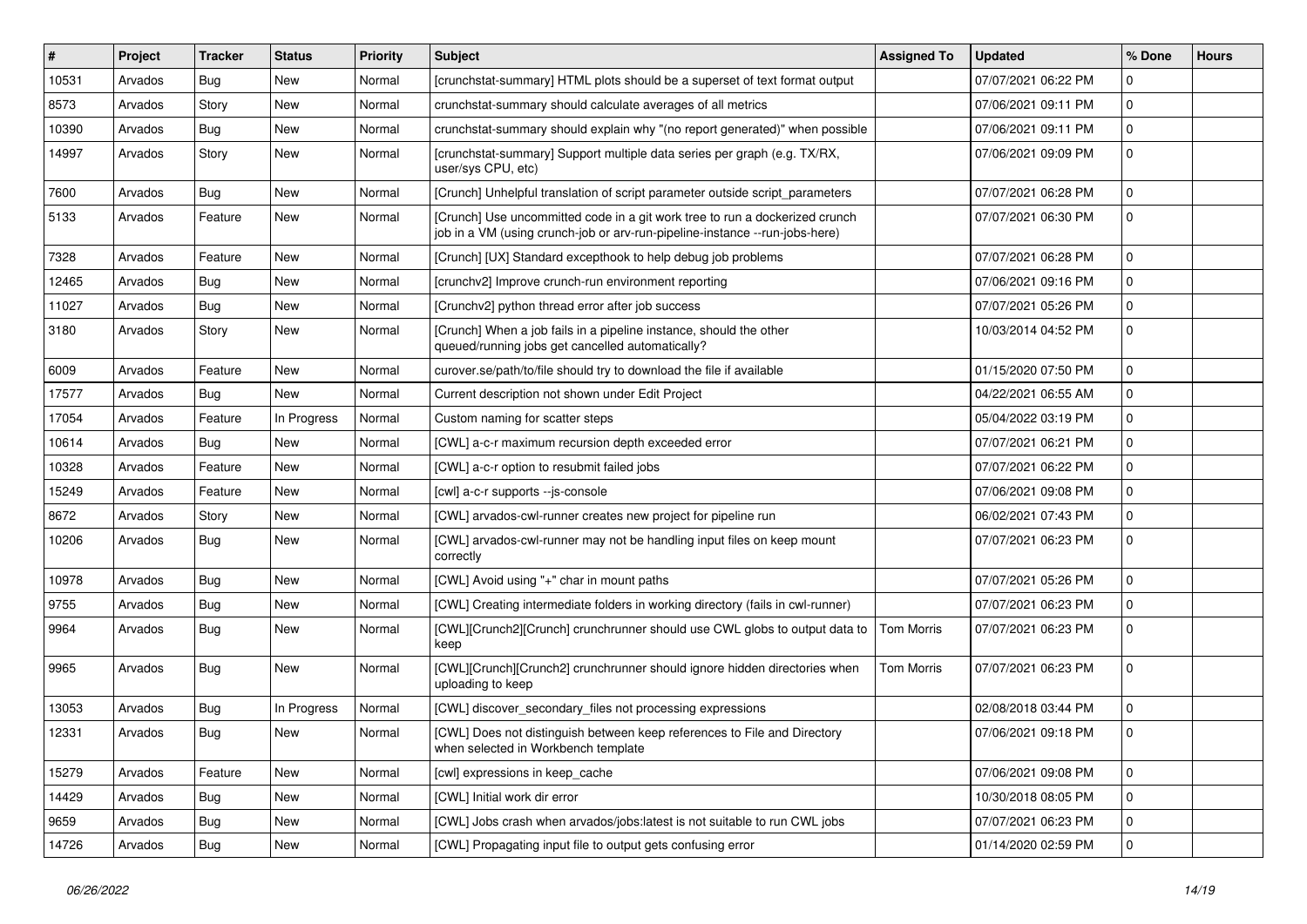| #     | Project | <b>Tracker</b> | <b>Status</b> | <b>Priority</b> | <b>Subject</b>                                                                                                         | <b>Assigned To</b> | <b>Updated</b>      | % Done      | <b>Hours</b> |
|-------|---------|----------------|---------------|-----------------|------------------------------------------------------------------------------------------------------------------------|--------------------|---------------------|-------------|--------------|
| 14923 | Arvados | Story          | New           | Normal          | [CWL] Reduce memory footprint by using webdav to get file/dir listings in<br>collections (instead of Python SDK)       |                    | 07/06/2021 09:09 PM | 0           |              |
| 10402 | Arvados | Story          | New           | Normal          | [CWL] Reduce redundant work with subworkflow RunInSingleContainer                                                      |                    | 07/07/2021 06:22 PM | $\mathbf 0$ |              |
| 15580 | Arvados | Story          | New           | Normal          | [CWL] Register workflow and run from git repo                                                                          |                    | 07/06/2021 09:08 PM | $\mathbf 0$ |              |
| 13643 | Arvados | Feature        | New           | Normal          | [CWL] Requirement for storage classes of data                                                                          |                    | 07/06/2021 09:09 PM | $\mathbf 0$ |              |
| 11442 | Arvados | Feature        | New           | Normal          | [CWL] Resolve symbolic names to collections                                                                            |                    | 07/06/2021 09:09 PM | 0           |              |
| 15535 | Arvados | Story          | New           | Normal          | [CWL] Run from original CWL, not packed                                                                                |                    | 07/06/2021 09:12 PM | $\mathbf 0$ |              |
| 13252 | Arvados | <b>Bug</b>     | New           | Normal          | [CWL] RunInSingleContainer requirement errors on DockerRequirement even<br>when no such requirement is specified       |                    | 03/03/2020 07:24 PM | 0           |              |
| 18988 | Arvados | Feature        | New           | Normal          | [CWL] support singularity/docker hint to make debugging workflows easier                                               |                    | 04/11/2022 06:29 PM | $\mathbf 0$ |              |
| 18311 | Arvados | Bug            | New           | Normal          | [cwl] test 221 in the 1.2 conformance suite is failing on singularity                                                  | Peter Amstutz      | 06/22/2022 02:56 PM | 0           |              |
| 18362 | Arvados | Story          | New           | Normal          | cwltest results for Arvados produces badges which can be linked to from<br>commonwl.org                                |                    | 11/10/2021 05:41 PM | $\mathbf 0$ |              |
| 15692 | Arvados | <b>Bug</b>     | New           | Normal          | [CWL] test_with_arvbox integration tests use tests inside image                                                        |                    | 07/06/2021 09:08 PM | 0           |              |
| 17918 | Arvados | Bug            | New           | Normal          | cwltool 'id' changes packing behavior                                                                                  | Peter Amstutz      | 06/22/2022 02:56 PM | $\mathbf 0$ |              |
| 10696 | Arvados | Bug            | New           | Normal          | [CWL] Tries to run docker inside container where docker is not available, gives<br><b>IOError</b>                      |                    | 07/07/2021 06:21 PM | 0           |              |
| 12345 | Arvados | Feature        | New           | Normal          | [CWL] Use arv-put collection caching for file uploads                                                                  |                    | 09/27/2017 02:02 PM | $\mathbf 0$ |              |
| 14030 | Arvados | Feature        | New           | Normal          | [CWL] Use streamable flag as a hint to use keep output                                                                 |                    | 07/06/2021 09:09 PM | $\mathbf 0$ |              |
| 17005 | Arvados | <b>Bug</b>     | New           | Normal          | CWL v1.2 Conformance test 83 failed twice on the new Arvados Playground                                                |                    | 10/14/2020 04:19 PM | $\mathbf 0$ |              |
| 11515 | Arvados | Feature        | New           | Normal          | [CWL] [Workbench] Support for copying/moving pipelines                                                                 |                    | 07/06/2021 09:22 PM | $\mathbf 0$ |              |
| 18279 | Arvados | Bug            | New           | Normal          | Data Collection page on 2.3.0 rc2                                                                                      |                    | 10/20/2021 04:45 PM | $\mathbf 0$ |              |
| 16370 | Arvados | Bug            | New           | Normal          | data collections from sub projects not listed in the workflow configurator                                             |                    | 04/25/2020 12:12 PM | $\mathbf 0$ |              |
| 6126  | Arvados | Task           | New           | Normal          | Decide URL and advice for appropriate next step when in "pipeline goal" mode                                           | Tom Clegg          | 07/07/2021 06:29 PM | 0           |              |
| 18693 | Arvados | Story          | New           | Normal          | Deduplicate permission links                                                                                           |                    | 06/22/2022 02:53 PM | $\mathbf 0$ |              |
| 18668 | Arvados | Feature        | In Progress   | Normal          | [deduplication report] add project support                                                                             | Ward<br>Vandewege  | 01/24/2022 04:50 PM | $\mathbf 0$ |              |
| 18000 | Arvados | <b>Bug</b>     | New           | Normal          | [deduplicationreport] negative number in the "saved by Keep deduplication"<br>report                                   |                    | 08/10/2021 01:27 PM | $\mathbf 0$ |              |
| 17993 | Arvados | Feature        | New           | Normal          | [deduplication-report] supports storage classes                                                                        |                    | 11/23/2021 09:26 PM | $\mathbf 0$ |              |
| 13925 | Arvados | Story          | New           | Normal          | Default keep cache scales with requested container size                                                                |                    | 11/08/2021 03:21 PM | 0           |              |
| 16213 | Arvados | Feature        | New           | Normal          | Default metrics dashboard for grafana                                                                                  |                    | 08/09/2020 06:37 PM | 0           |              |
| 13818 | Arvados | Bug            | New           | Normal          | [DEMO] No functions available on Arvados Workbench 2 Demo                                                              |                    | 07/16/2018 08:37 AM | $\mathbf 0$ |              |
| 17428 | Arvados | <b>Bug</b>     | New           | Normal          | [deployment] arvados-api-server fails to re-install/upgrade if the<br>postgresql-client and the server versions differ |                    | 07/06/2021 09:08 PM | 0           |              |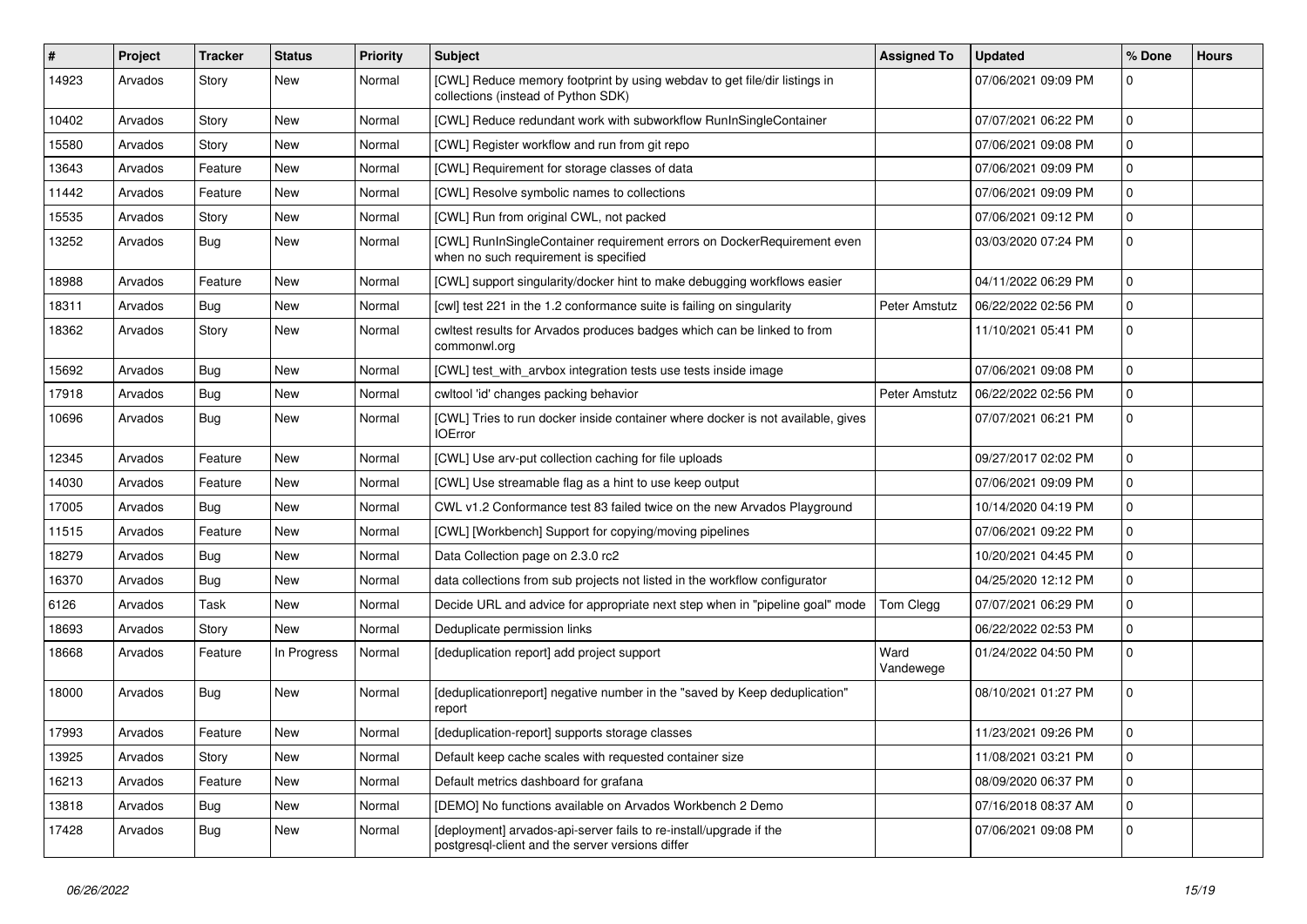| ∦     | <b>Project</b> | <b>Tracker</b> | <b>Status</b> | <b>Priority</b> | <b>Subject</b>                                                                                    | <b>Assigned To</b> | <b>Updated</b>      | % Done      | <b>Hours</b> |
|-------|----------------|----------------|---------------|-----------------|---------------------------------------------------------------------------------------------------|--------------------|---------------------|-------------|--------------|
| 6883  | Arvados        | <b>Bug</b>     | New           | Normal          | [Deployment] arvados-api-server-upgrade.sh should set up git_repositories_dir                     |                    | 07/07/2021 06:28 PM | $\Omega$    |              |
| 17684 | Arvados        | Feature        | New           | Normal          | [deployment][arvados-formula] add sudo examples to use arvados as a pam<br>source for shell nodes |                    | 07/06/2021 09:11 PM | $\mathbf 0$ |              |
| 18019 | Arvados        | <b>Bug</b>     | New           | Normal          | [deployment][arvados-formula] selinux breaks many installation steps                              |                    | 08/12/2021 06:31 PM | $\mathbf 0$ |              |
| 17938 | Arvados        | <b>Bug</b>     | New           | Normal          | [deployment][arvados-formula] shell node centos-7 packages                                        | Javier Bértoli     | 07/23/2021 07:08 PM | $\mathbf 0$ |              |
| 6348  | Arvados        | Feature        | New           | Normal          | [Deployment] [Documentation] Minimize system-wide dependencies for<br>compute node setup          |                    | 07/07/2021 06:29 PM | $\mathbf 0$ |              |
| 18125 | Arvados        | Feature        | New           | Normal          | [deployment][provision][documentation] explain how to use a custom/existing<br>postgresql RDBMS   | Javier Bértoli     | 09/13/2021 10:12 PM | $\mathbf 0$ |              |
| 17827 | Arvados        | Feature        | New           | Normal          | [deployment][provision] rename the *_TAG variables to *_FORMULA_TAG                               |                    | 06/21/2021 06:17 PM | $\mathbf 0$ |              |
| 7184  | Arvados        | <b>Bug</b>     | New           | Normal          | [Deployment] Test distribution packages                                                           |                    | 07/07/2021 06:28 PM | $\mathbf 0$ |              |
| 11183 | Arvados        | Feature        | In Progress   | Normal          | [Deployment] Use consul to report health of services/components                                   | Tom Clegg          | 07/06/2021 09:11 PM | $\mathbf 0$ |              |
| 17786 | Arvados        | Bug            | New           | Normal          | [deployment][webshell][shellinabox] centos 7's shellinabox is not pam-enabled                     |                    | 07/09/2021 07:29 PM | $\mathbf 0$ |              |
| 8328  | Arvados        | Story          | New           | Normal          | [Deployment] .yml.example files should be consistent                                              |                    | 07/07/2021 06:27 PM | $\mathbf 0$ |              |
| 15880 | Arvados        | Story          | New           | Normal          | Deprecate hosted git service                                                                      |                    | 07/06/2021 09:12 PM | $\mathbf 0$ |              |
| 15397 | Arvados        | Story          | New           | Normal          | Deprecate & remove human, specimens and traits tables                                             |                    | 07/06/2021 09:12 PM | $\mathbf 0$ |              |
| 17946 | Arvados        | Feature        | New           | Normal          | design: add complex structures to structured vocabulary                                           |                    | 11/02/2021 05:12 PM | $\mathbf 0$ |              |
| 17945 | Arvados        | Feature        | New           | Normal          | design: Add type checking to the structured vocabulary                                            |                    | 11/02/2021 05:13 PM | $\mathbf 0$ |              |
| 18650 | Arvados        | Task           | New           | Normal          | Design API for helper methods for working with vocabularies                                       | Peter Amstutz      | 01/19/2022 04:52 PM | $\mathbf 0$ |              |
| 17699 | Arvados        | Story          | In Progress   | Normal          | Design new keepstore internal architecture that supports efficient streaming &<br>range requests  | Tom Clegg          | 09/28/2021 07:41 PM | $\mathbf 0$ |              |
| 16346 | Arvados        | Bug            | New           | Normal          | Determine best practices for error wrapping in Go                                                 |                    | 04/22/2020 03:26 PM | $\mathbf 0$ |              |
| 17261 | Arvados        | Feature        | New           | Normal          | Determine ownership of objects within wb2                                                         |                    | 01/19/2021 06:29 PM | $\mathbf 0$ |              |
| 16058 | Arvados        | Support        | In Progress   | Normal          | dev.arvados.org wiki                                                                              | Sarah Zaranek      | 03/17/2021 03:58 PM | $\mathbf 0$ |              |
| 12609 | Arvados        | Task           | New           | Normal          | Diagnose                                                                                          | Peter Amstutz      | 09/12/2018 04:55 PM | $\mathbf 0$ |              |
| 16975 | Arvados        | Feature        | New           | Normal          | Direct navigation to federated objects                                                            |                    | 11/03/2020 08:50 PM | $\mathbf 0$ |              |
| 13916 | Arvados        | Bug            | New           | Normal          | Discovery document inconsistencies                                                                |                    | 07/06/2021 09:10 PM | $\mathbf 0$ |              |
| 17186 | Arvados        | <b>Bug</b>     | New           | Normal          | [dispatch] broken node logs should also be copied to a-d-c logs                                   |                    | 12/02/2020 05:49 PM | $\mathbf 0$ |              |
| 15503 | Arvados        | <b>Bug</b>     | New           | Normal          | Display hashes of CWL secrets in workbench                                                        |                    | 07/31/2019 02:16 PM | 0           |              |
| 16515 | Arvados        | Feature        | New           | Normal          | Display keep-balance block count stats in grafana dashboard                                       |                    | 06/10/2020 03:51 PM | 0           |              |
| 16119 | Arvados        | <b>Bug</b>     | New           | Normal          | display lingers after error                                                                       |                    | 07/23/2020 06:40 PM | $\mathbf 0$ |              |
| 18860 | Arvados        | Story          | New           | Normal          | Display number of container attempts and make it easy to access past logs                         |                    | 03/23/2022 06:53 PM | 0           |              |
| 16639 | Arvados        | Feature        | New           | Normal          | Display number of hits for search function                                                        |                    | 07/30/2020 04:57 PM | 0           |              |
| 18170 | Arvados        | <b>Bug</b>     | New           | Normal          | Display of long names can be improved on WB2                                                      |                    | 09/20/2021 06:19 PM | $\mathbf 0$ |              |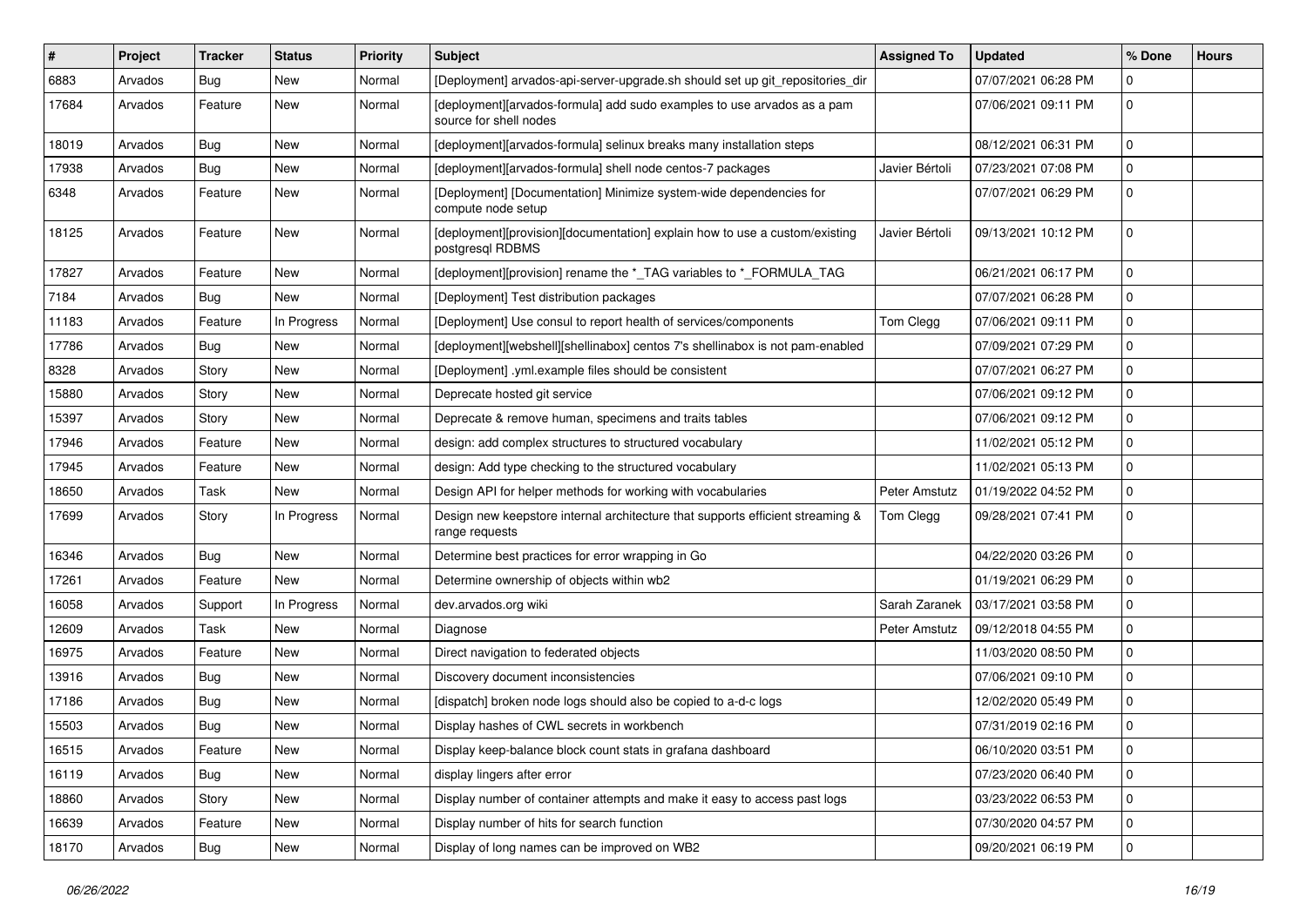| #     | <b>Project</b> | <b>Tracker</b> | <b>Status</b> | <b>Priority</b> | <b>Subject</b>                                                                                                            | <b>Assigned To</b> | <b>Updated</b>      | % Done      | <b>Hours</b> |
|-------|----------------|----------------|---------------|-----------------|---------------------------------------------------------------------------------------------------------------------------|--------------------|---------------------|-------------|--------------|
| 17153 | Arvados        | <b>Bug</b>     | New           | Normal          | Displays "Your project is empty." instead of "Nothing matched the search"<br>when a search doesn't find anything          |                    | 11/19/2020 08:16 PM | 0           |              |
| 19143 | Arvados        | <b>Bug</b>     | In Progress   | Normal          | Display 'Workflow' records in the Project listing                                                                         | Peter Amstutz      | 06/22/2022 03:09 PM | 33          |              |
| 18369 | Arvados        | Feature        | New           | Normal          | [doc] describe the block packing algorithm used by our various Keep clients<br>(arv-put, python sdk, keep-web, arv-mount) |                    | 11/15/2021 04:14 PM | $\Omega$    |              |
| 15697 | Arvados        | Story          | New           | Normal          | [doc] explain lifecycle of Keep blocks, and how it affects storage backend<br>usage/cost                                  |                    | 07/06/2021 09:08 PM | $\mathbf 0$ |              |
| 5284  | Arvados        | Feature        | New           | Normal          | [Docker] Auto setup as much as possible for new users                                                                     |                    | 07/07/2021 06:30 PM | $\mathbf 0$ |              |
| 18486 | Arvados        | <b>Bug</b>     | New           | Normal          | Docker containers are always removed                                                                                      |                    | 12/07/2021 03:31 PM | $\Omega$    |              |
| 4324  | Arvados        | Bug            | New           | Normal          | [Docker] Fix supervisor.conf to supervise services instead of running init.d start<br>script and hoping everything is OK  |                    | 07/07/2021 06:35 PM | $\mathbf 0$ |              |
| 11222 | Arvados        | Bug            | New           | Normal          | Docker load time on compute node is too long                                                                              |                    | 07/06/2021 09:24 PM | $\Omega$    |              |
| 5147  | Arvados        | <b>Bug</b>     | New           | Normal          | [Docker] Make API server root URL in discovery document easier to resolve                                                 |                    | 07/07/2021 06:30 PM | 0           |              |
| 5025  | Arvados        | <b>Bug</b>     | New           | Normal          | [Docker] Make it easy to add data from the host system to containers                                                      |                    | 07/07/2021 06:30 PM | $\mathbf 0$ |              |
| 15528 | Arvados        | Story          | New           | Normal          | [docs] better explain the relationship between API server, controller and nginx<br>in install docs                        |                    | 07/06/2021 09:12 PM | $\Omega$    |              |
| 15834 | Arvados        | Story          | New           | Normal          | [docs] Document admin user management features of workbench2                                                              |                    | 12/31/2019 08:42 PM | $\Omega$    |              |
| 8778  | Arvados        | Story          | New           | Normal          | [Docs] Document Git 1.7.10+ dependency for shell node and HTTPS Git<br>cloning                                            |                    | 07/07/2021 06:25 PM | $\mathbf 0$ |              |
| 8873  | Arvados        | Bug            | New           | Normal          | [Docs] file_names Collection field is undocumented                                                                        |                    | 07/07/2021 06:25 PM | $\mathbf 0$ |              |
| 17272 | Arvados        | Story          | New           | Normal          | Doc site feedback                                                                                                         |                    | 01/20/2021 04:44 PM | $\mathbf 0$ |              |
| 8349  | Arvados        | <b>Bug</b>     | New           | Normal          | [Docs] keep-web runit script depends on sudo configuration                                                                |                    | 07/07/2021 06:27 PM | $\mathbf 0$ |              |
| 8387  | Arvados        | <b>Bug</b>     | New           | Normal          | [Docs] Many tutorial instructions are wrong outside Curoverse clusters                                                    |                    | 07/07/2021 06:25 PM | $\Omega$    |              |
| 11154 | Arvados        | <b>Bug</b>     | New           | Normal          | [Docs] Migrate install docs from command line flags to YAML configs<br>(keepproxy, keep-web)                              |                    | 07/07/2021 05:25 PM | $\mathbf 0$ |              |
| 10721 | Arvados        | <b>Bug</b>     | New           | Normal          | [Docs] Missing docker_image link classes from API docs                                                                    |                    | 07/07/2021 06:21 PM | $\mathbf 0$ |              |
| 5127  | Arvados        | <b>Bug</b>     | New           | Normal          | [Docs] Note apt key information in Python package READMEs                                                                 |                    | 07/07/2021 06:30 PM | $\mathbf 0$ |              |
| 10946 | Arvados        | <b>Bug</b>     | New           | Normal          | [Docs] [SDKs] Mention in API docs and discovery doc that destroy=delete and<br>index=list                                 |                    | 07/07/2021 05:26 PM | $\mathbf 0$ |              |
| 8781  | Arvados        | Story          | New           | Normal          | [Docs/Workbench] Document how to clone repositories over HTTPS                                                            |                    | 07/07/2021 06:25 PM | $\mathbf 0$ |              |
| 8775  | Arvados        | Story          | New           | Normal          | [Docs/Workbench] Improve SSH agent documentation                                                                          |                    | 07/07/2021 06:25 PM |             |              |
| 18191 | Arvados        | <b>Bug</b>     | New           | Normal          | [doc] the compute node image doc does not take releases into account                                                      |                    | 09/24/2021 09:50 PM | $\mathbf 0$ |              |
| 13390 | Arvados        | Story          | New           | Normal          | Document API in API discovery document                                                                                    |                    | 07/06/2021 09:10 PM | $\mathbf 0$ |              |
| 19140 | Arvados        | Feature        | New           | Normal          | Document a process by which you would set up a service account                                                            |                    | 06/07/2022 06:27 PM | $\mathbf 0$ |              |
| 17477 | Arvados        | Task           | New           | Normal          | document arv-bash                                                                                                         |                    | 03/17/2021 02:47 PM | 0           |              |
| 8058  | Arvados        | Story          | New           | Normal          | [Documentation] Add Gitolite sanity check to install guide                                                                |                    | 07/07/2021 06:27 PM | 0           |              |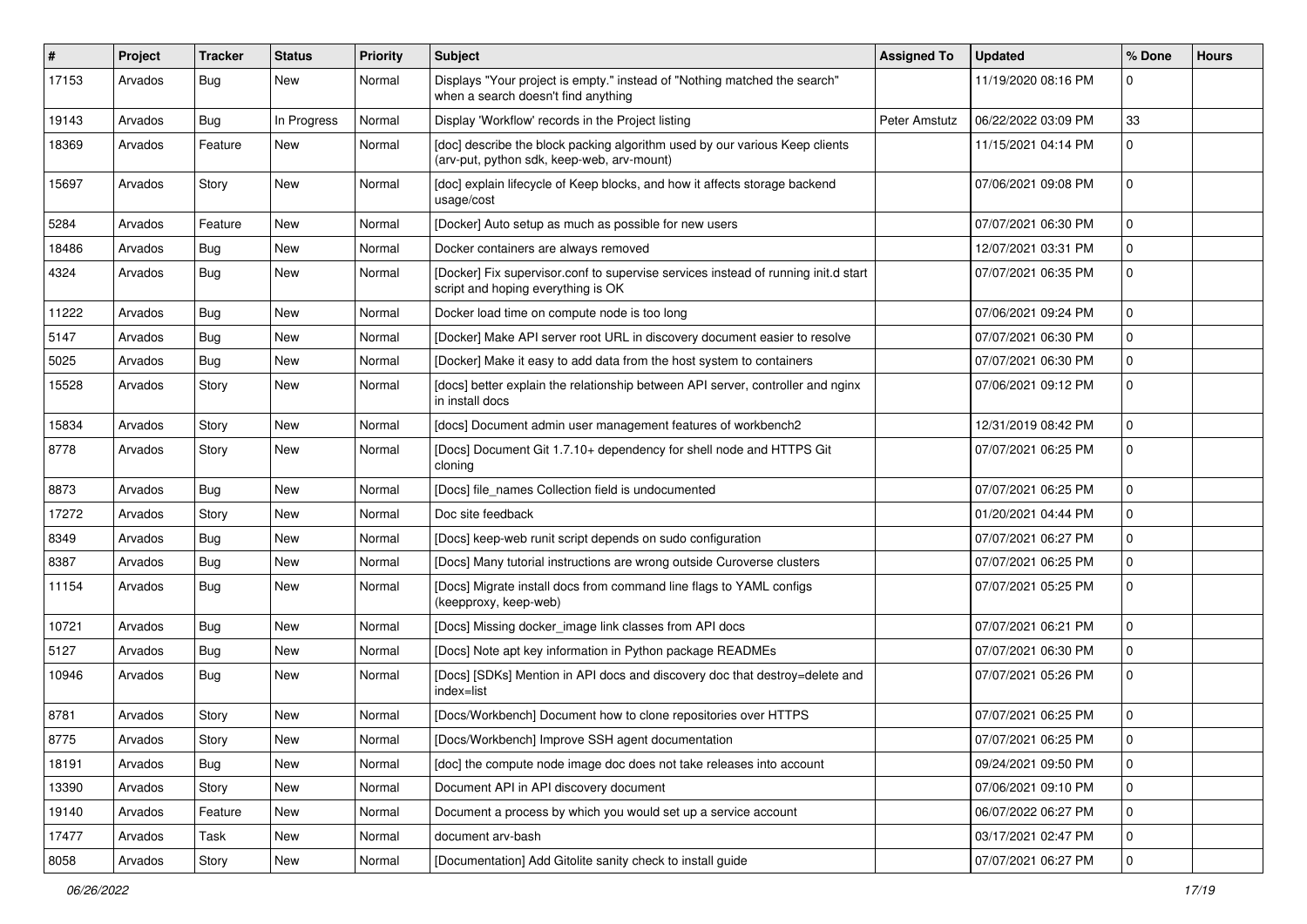| #     | Project | Tracker    | <b>Status</b> | <b>Priority</b> | <b>Subject</b>                                                                                                            | <b>Assigned To</b> | <b>Updated</b>      | % Done      | <b>Hours</b> |
|-------|---------|------------|---------------|-----------------|---------------------------------------------------------------------------------------------------------------------------|--------------------|---------------------|-------------|--------------|
| 13454 | Arvados | Bug        | <b>New</b>    | Normal          | [Documentation] Add how to work with IGV and keep                                                                         |                    | 04/22/2020 08:53 PM | $\Omega$    |              |
| 5382  | Arvados | Feature    | New           | Normal          | [Documentation] arvados VM simulator, demonstrating how it looks to use<br>Arvados from CLI                               |                    | 07/07/2021 06:30 PM | $\Omega$    |              |
| 6886  | Arvados | <b>Bug</b> | <b>New</b>    | Normal          | [Documentation] A user with an older install may land in a page that requires<br>the "latest" prerequisites.              |                    | 07/07/2021 06:28 PM | 0           |              |
| 4508  | Arvados | Feature    | <b>New</b>    | Normal          | [Documentation] Best practices for getting the most out of job re-use                                                     |                    | 07/07/2021 06:35 PM | $\mathbf 0$ |              |
| 8331  | Arvados | Story      | <b>New</b>    | Normal          | [Documentation] Clarify PostgreSQL setup commands for Software Collections<br>users                                       |                    | 07/07/2021 06:27 PM | $\mathbf 0$ |              |
| 6635  | Arvados | Bug        | <b>New</b>    | Normal          | [Documentation] document installation of node manager                                                                     |                    | 07/07/2021 06:29 PM | $\Omega$    |              |
| 7158  | Arvados | <b>Bug</b> | New           | Normal          | [Documentation] Document installing the PySDK at a different PREFIX                                                       |                    | 07/07/2021 06:28 PM | $\Omega$    |              |
| 5035  | Arvados | Feature    | New           | Normal          | [Documentation] Document the minimum docker image / Dockerfile that can be<br>used to run a job.                          |                    | 07/07/2021 06:30 PM | $\mathbf 0$ |              |
| 5451  | Arvados | <b>Bug</b> | New           | Normal          | [Documentation] Fix Go SDK comments so they look reasonable in godoc                                                      |                    | 07/07/2021 06:30 PM | $\mathbf 0$ |              |
| 13758 | Arvados | Bug        | <b>New</b>    | Normal          | [Documentation] Full text search filters page                                                                             |                    | 07/05/2018 05:06 PM | $\mathbf 0$ |              |
| 4906  | Arvados | Feature    | New           | Normal          | [Documentation/FUSE] Document '.arvados#collection' in shell VM keep mount                                                |                    | 07/07/2021 06:31 PM | $\Omega$    |              |
| 7230  | Arvados | <b>Bug</b> | <b>New</b>    | Normal          | [Documentation] FUSE documentation should note granting FUSE permissions                                                  |                    | 07/07/2021 06:28 PM | $\Omega$    |              |
| 6865  | Arvados | Feature    | New           | Normal          | [Documentation] Higher Level Python SDK Reference Page                                                                    |                    | 07/06/2021 09:10 PM | 0           |              |
| 17313 | Arvados | Feature    | New           | Normal          | [Documentation] improve federation documentation                                                                          | Ward<br>Vandewege  | 03/17/2021 03:55 PM | 0           |              |
| 5621  | Arvados | Story      | <b>New</b>    | Normal          | [Documentation] Improve SDK documentation                                                                                 |                    | 07/07/2021 06:30 PM | 0           |              |
| 7342  | Arvados | Bug        | New           | Normal          | [Documentation] Install guide explains a few different deployment options                                                 |                    | 07/07/2021 06:28 PM | $\Omega$    |              |
| 7575  | Arvados | Bug        | New           | Normal          | [Documentation] Install guide incurs RVM's sudo wrath                                                                     |                    | 07/07/2021 06:28 PM | $\mathbf 0$ |              |
| 4566  | Arvados | Story      | <b>New</b>    | Normal          | [Documentation] Introduce compute workflow / pipeline concepts in user quide                                              |                    | 07/07/2021 06:35 PM | $\Omega$    |              |
| 6919  | Arvados | <b>Bug</b> | New           | Normal          | [Documentation] Make keepproxy install guide follow nginx conventions                                                     |                    | 07/07/2021 06:28 PM | $\Omega$    |              |
| 3953  | Arvados | Task       | New           | Normal          | [Documentation] New keep directory is not specific enough (by_id vs by_tag)                                               |                    | 09/22/2014 09:46 PM | $\mathbf 0$ |              |
| 3309  | Arvados | Task       | <b>New</b>    | Normal          | [Documentation] Present an efficient pattern for developing a Python program<br>as a Crunch job                           |                    | 03/10/2017 06:40 PM | 0           |              |
| 5494  | Arvados | Feature    | <b>New</b>    | Normal          | [Documentation] Run an uncommitted script straight from a working directory<br>using arv-run-pipeline-instance --run-here |                    | 07/07/2021 06:30 PM | $\Omega$    |              |
| 4579  | Arvados | Feature    | New           | Normal          | [Documentation] Run-command docs should remind user how & why to exit<br>non-zero on failure.                             |                    | 07/07/2021 06:35 PM | 0           |              |
| 7129  | Arvados | <b>Bug</b> | New           | Normal          | [Documentation] RVM and passenger recipes are missing details                                                             |                    | 07/07/2021 06:28 PM | 0           |              |
| 4531  | Arvados | Feature    | New           | Normal          | [Documentation] Set of introductory tutorials each focused on accomplishing a<br>simple task                              |                    | 07/07/2021 06:35 PM | $\mathbf 0$ |              |
| 5245  | Arvados | Feature    | New           | Normal          | [Documentation] Show footer with date last updated                                                                        |                    | 07/07/2021 06:30 PM | $\Omega$    |              |